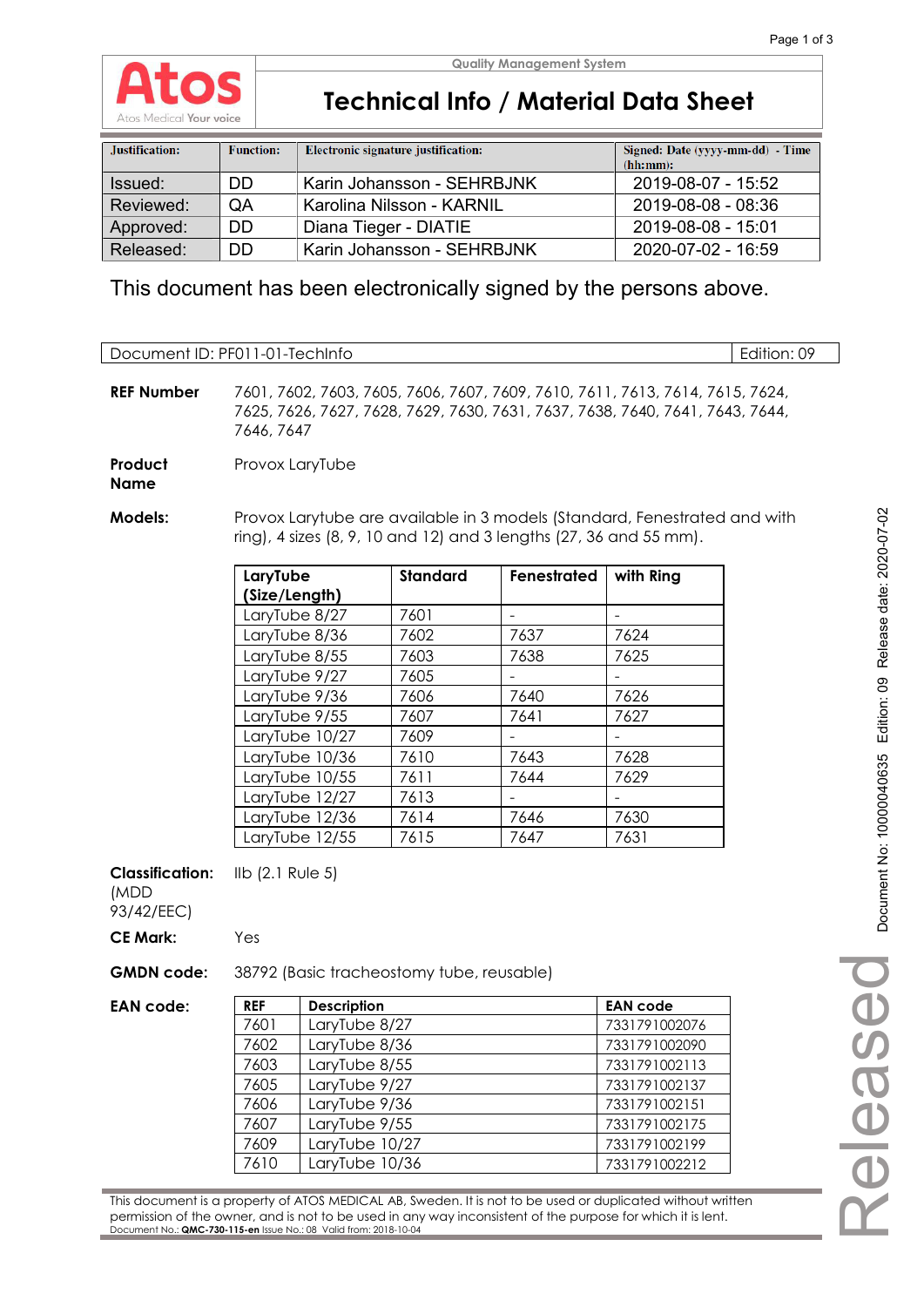

### **Quality Management System**

### **Technical Info / Material Data Sheet**

| 7611 | LaryTube 10/55              | 7331791002236 |
|------|-----------------------------|---------------|
| 7613 | LaryTube 12/27              | 7331791002250 |
| 7614 | LaryTube 12/36              | 7331791002274 |
| 7615 | LaryTube 12/55              | 7331791002298 |
| 7637 | LaryTube 8/36, Fenestrated  | 7331791002472 |
| 7638 | LaryTube 8/55, Fenestrated  | 7331791002496 |
| 7640 | LaryTube 9/36, Fenestrated  | 7331791002519 |
| 7641 | LaryTube 9/55, Fenestrated  | 7331791002533 |
| 7643 | LaryTube 10/36, Fenestrated | 7331791002557 |
| 7644 | LaryTube 10/55, Fenestrated | 7331791002571 |
| 7646 | LaryTube 12/36, Fenestrated | 7331791002595 |
| 7647 | LaryTube 12/55, Fenestrated | 7331791002618 |
| 7624 | LaryTube 8/36, with Ring    | 7331791002311 |
| 7625 | LaryTube 8/55, with Ring    | 7331791002335 |
| 7626 | LaryTube 9/36, with Ring    | 7331791002359 |
| 7627 | LaryTube 9/55, with Ring    | 7331791002373 |
| 7628 | LaryTube 10/36, with Ring   | 7331791002397 |
| 7629 | LaryTube 10/55, with Ring   | 7331791002410 |
| 7630 | LaryTube 12/36, with Ring   | 7331791002434 |
| 7631 | LaryTube 12/55, with Ring   | 7331791002458 |

**Produced by:** Atos Medical AB Kraftgatan 8 P.O. Box 183 242 22 Hörby Sweden

**Intended Use:** The Provox LaryTube is a holder for devices in the Provox HME System intended for vocal and pulmonary rehabilitation after total laryngectomy. For patients with a shrinking tracheostoma it is also used to maintain the tracheostoma for breathing. The Provox LaryTube is intended for single patient use.

**Description:** The Provox LaryTube is a tube made of medical grade silicone rubber. The purpose of the device is to create a comfortable and airtight fit between the Provox LaryTube and the tracheostoma, and also to provide attachment for devices from the Provox HME System.

**The Standard model and the Ring version** can be fenestrated so that air can go through the voice prosthesis for voice prosthesis users. The holes are punched by using the Provox Fenestration Punch according to the Instructions for Use accompanying the Provox Fenestration Punch.

**Standard versions** – made for use with or without a voice prosthesis. Can be attached with a Provox TubeHolder or Provox LaryClips. **Fenestrated versions** – For voice prosthesis users. Can be attached with a Provox TubeHolder or Provox LaryClips. Ring versions – made for use with or without a voice prosthesis.

Can only be attached with a Provox Adhesive.

**Sterilization:** Non-sterile

**Raw material:** LaryTube: Silicone. Ring: Silicone with blue masterbatch HME Cassette: Polypropylene (PP), Polyoxymethylene (POM), Polyuretane (PUR) with calcium chloride (CaCl2), Silicone oil Provox Brush: Stainless steel, Polyamide (PA), Polypropylene (PP) with blue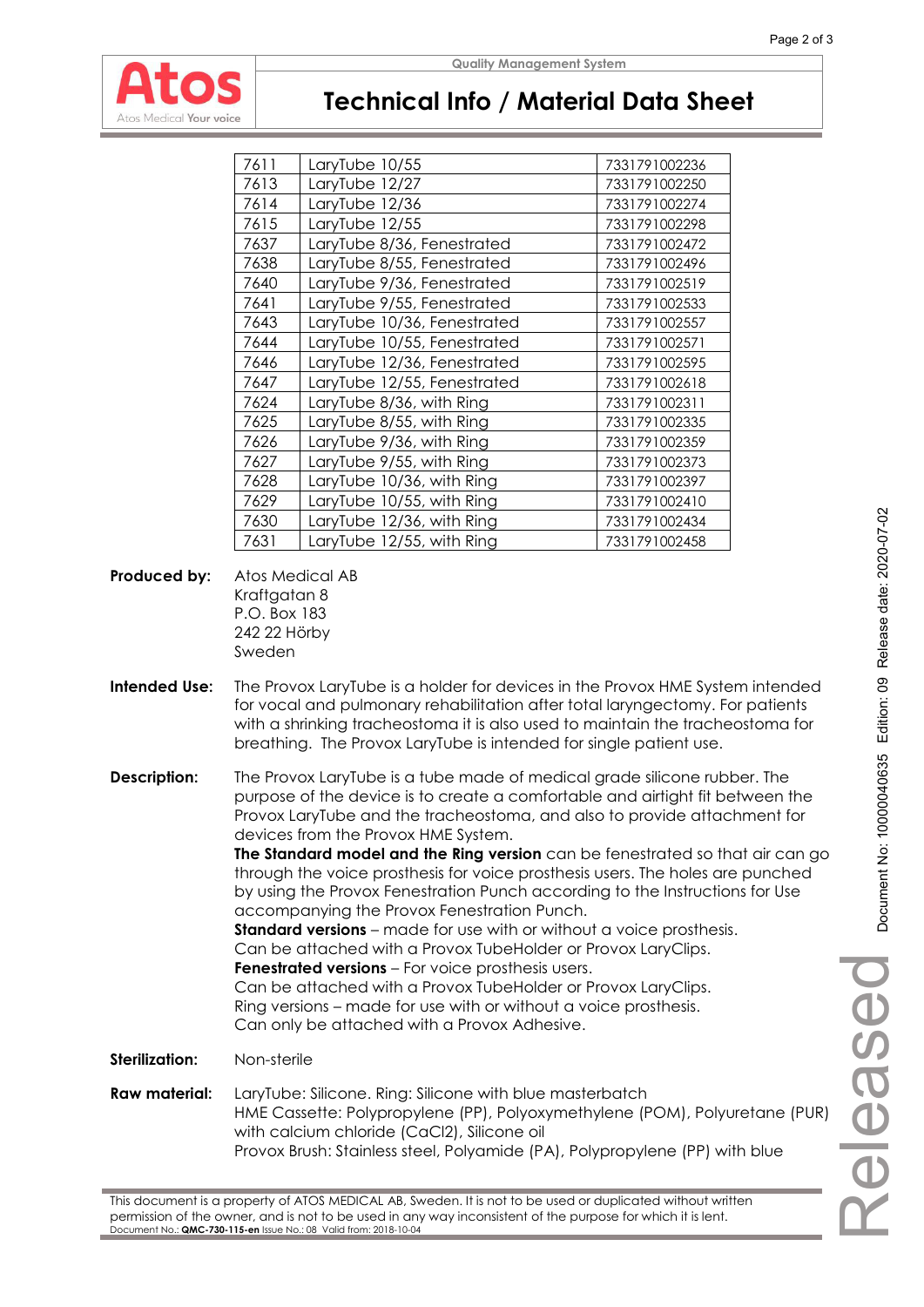

## **Technical Info / Material Data Sheet**

masterbatch.

| Latex<br>information:              | Not manufactured with natural rubber latex                                                                                                                                                                                                                                                                                                                                                                                                                                                                                                 |
|------------------------------------|--------------------------------------------------------------------------------------------------------------------------------------------------------------------------------------------------------------------------------------------------------------------------------------------------------------------------------------------------------------------------------------------------------------------------------------------------------------------------------------------------------------------------------------------|
| <b>Biological</b><br>origin:       | The device is not manufactured with any materials derived from<br>human or animal source.                                                                                                                                                                                                                                                                                                                                                                                                                                                  |
| <b>Handling and</b><br>storage:    | Keep dry and away from sunlight. Temperature limit 2 - 42°C.                                                                                                                                                                                                                                                                                                                                                                                                                                                                               |
| Waste<br>handling and<br>disposal: | Waste handling and disposal should be carried out in agreement with medical<br>practice and applicable national laws and legislations. Used product may be a<br>potential biohazard.                                                                                                                                                                                                                                                                                                                                                       |
| <b>Hazardous</b><br>components:    | None                                                                                                                                                                                                                                                                                                                                                                                                                                                                                                                                       |
| <b>Expiration</b><br>date:         | 3 years after manufacturing                                                                                                                                                                                                                                                                                                                                                                                                                                                                                                                |
| Packaging:                         | The Provox LaryTube (standard) is packed with 5 pcs of Provox XtraFlow HME<br>and instructions for use for LaryTube and Provox Xtra HME in a cardboard box.<br>The Provox LaryTube (fenestrated) is packed with 5 pcs of Provox XtraFlow HME,<br>1 Provox Brush and instructions for use for Provox LaryTube, Provox Brush and<br>Provox HME in a cardboard box.<br>The Provox LaryTube (with ring) is packed with 5 pcs of Provox XtraFlow HME<br>and instructions for use for Provox LaryTube and Provox Xtra HME in a<br>cardboard box. |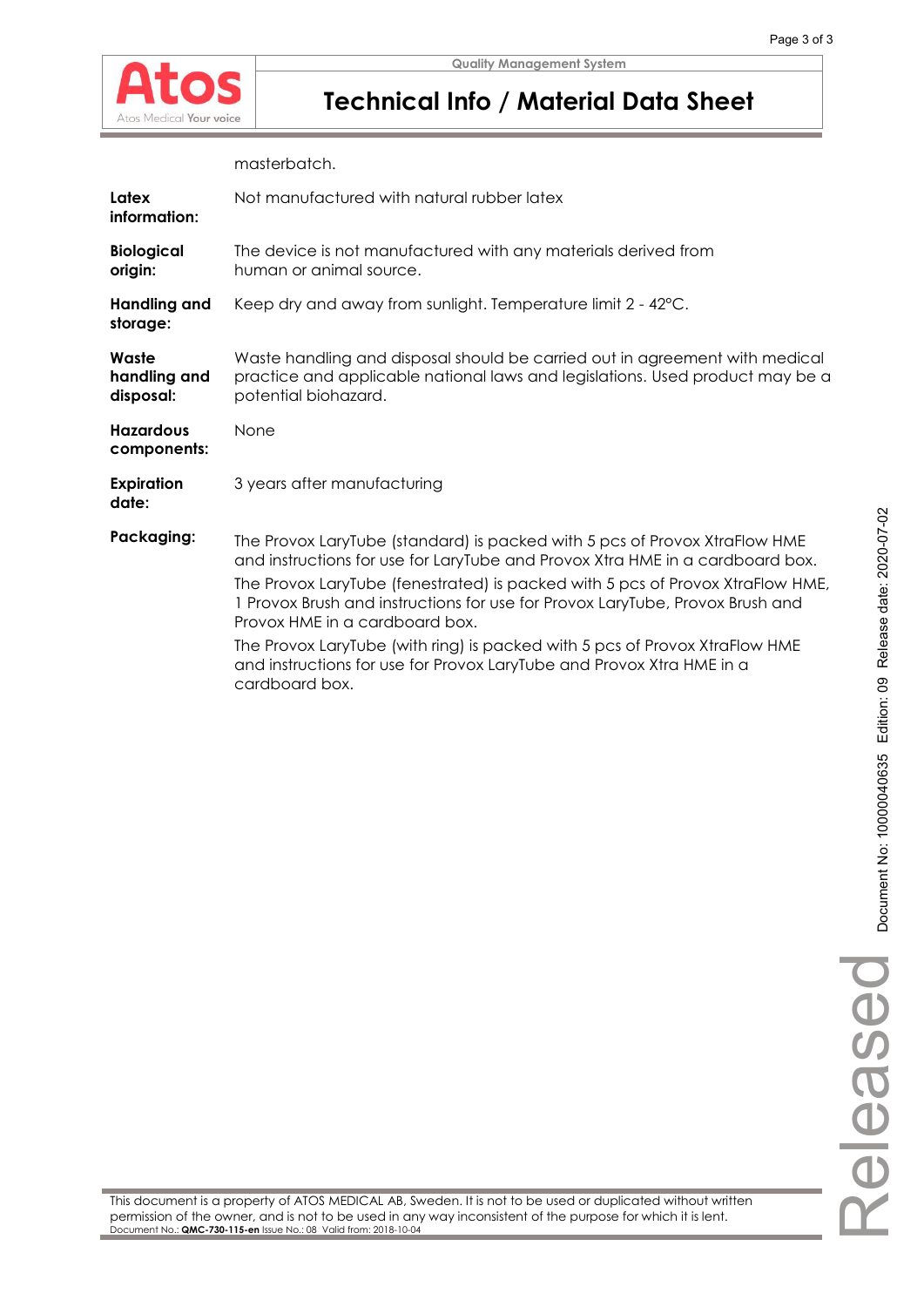

**Quality Management System**

### **Technical Info / Material Data Sheet**

| Justification: | <b>Function:</b> | Electronic signature justification: | Signed: Date (yyyy-mm-dd) - Time<br>(hh:mm): |
|----------------|------------------|-------------------------------------|----------------------------------------------|
| Issued:        | DD               | Karin Johansson - SEHRBJNK          | $2019 - 08 - 08 - 17:34$                     |
| Reviewed:      | QA               | Karolina Nilsson - KARNIL           | 2019-08-09 - 11:51                           |
| Approved:      | DD.              | Diana Tieger - DIATIE               | 2019-08-12 - 15:02                           |
| Released:      | DD.              | Karin Johansson - SEHRBJNK          | $2020 - 07 - 02 - 17:00$                     |

This document has been electronically signed by the persons above.

Document ID: PF011-02-TechInfo **Edition: 08** 

**REF Number** 7601FR, 7602FR, 7603FR, 7605FR, 7606FR, 7607FR, 7609FR, 7610FR, 7611FR, 7613FR, 7614FR, 7615FR, 7624FR, 7625FR, 7626FR, 7627FR, 7628FR, 7629FR, 7630FR, 7631FR, 7637FR, 7638FR, 7640FR, 7641FR, 7643FR, 7644FR, 7646FR, 7647FR

**Product Name** Provox® LaryTube

**Models:** Provox Larytube are available in 3 models (Standard, Fenestrated and with Ring), 4 sizes (8, 9, 10 and 12) and 3 lengths (27, 36 and 55 mm).

| LaryTube       | Standard | Fenestrated | with Ring |
|----------------|----------|-------------|-----------|
| (Size/Length)  |          |             |           |
| LaryTube 8/27  | 7601FR   |             |           |
| LaryTube 8/36  | 7602FR   | 7637FR      | 7624FR    |
| LaryTube 8/55  | 7603FR   | 7638FR      | 7625FR    |
| LaryTube 9/27  | 7605FR   |             |           |
| LaryTube 9/36  | 7606FR   | 7640FR      | 7626FR    |
| LaryTube 9/55  | 7607FR   | 7641FR      | 7627FR    |
| LaryTube 10/27 | 7609FR   |             |           |
| LaryTube 10/36 | 7610FR   | 7643FR      | 7628FR    |
| LaryTube 10/55 | 7611FR   | 7644FR      | 7629FR    |
| LaryTube 12/27 | 7613FR   |             |           |
| LaryTube 12/36 | 7614FR   | 7646FR      | 7630FR    |
| LaryTube 12/55 | 7615FR   | 7647FR      | 7631FR    |

**Classification:**  IIb (2.1 Rule 5)

(MDD 93/42/EEC)

**CE Mark:** Yes

**GMDN code:** 38792 (Basic tracheostomy tube, reusable)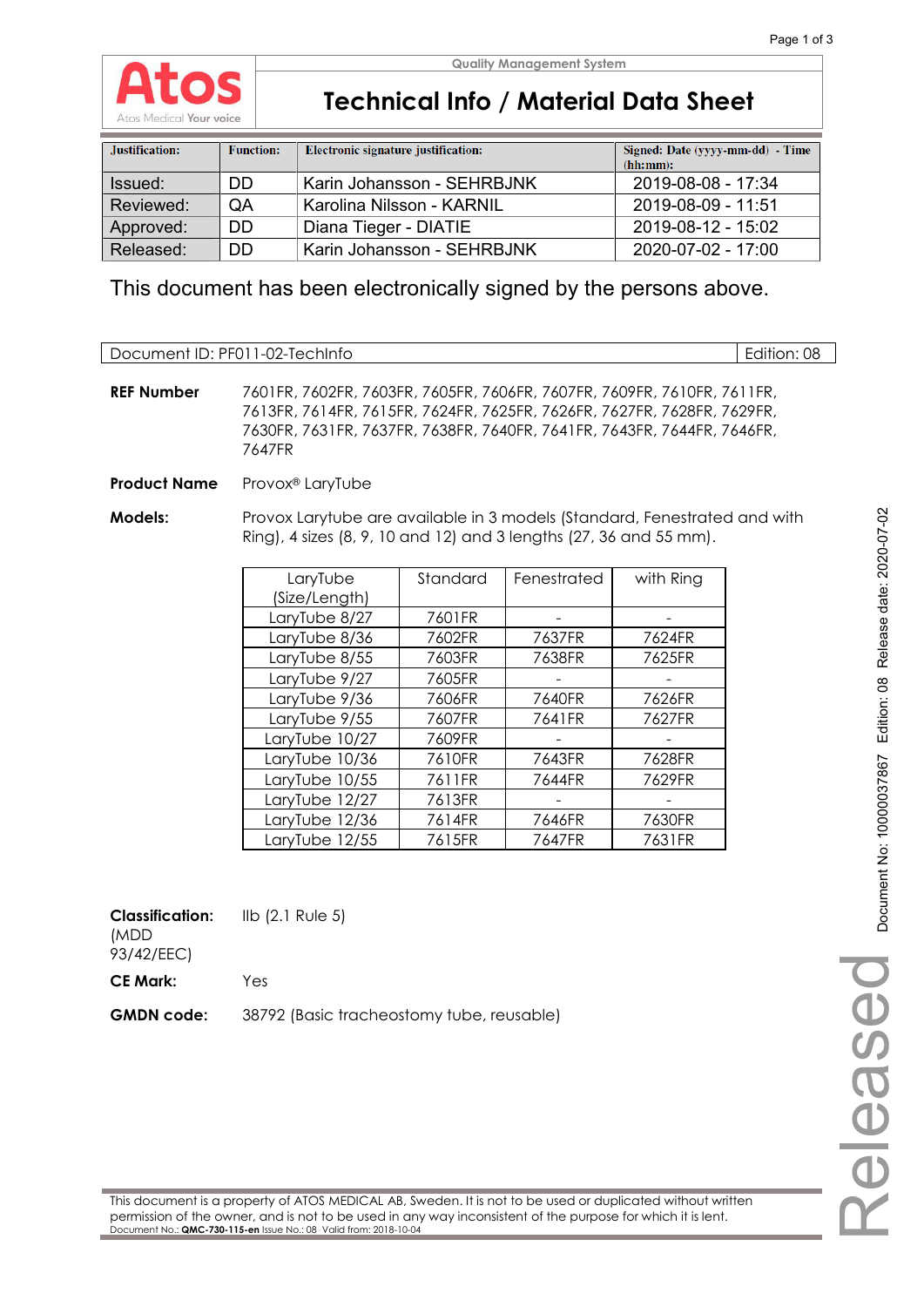

#### **Quality Management System**

### **Technical Info / Material Data Sheet**

| <b>EAN code:</b> | <b>REF</b> | Description                        | EAN code      |
|------------------|------------|------------------------------------|---------------|
|                  | 7601FR     | Provox LaryTube 8/27               | 7331791002083 |
|                  | 7602FR     | Provox LaryTube 8/36               | 7331791002106 |
|                  | 7603FR     | Provox LaryTube 8/55               | 7331791002120 |
|                  | 7605FR     | Provox LaryTube 9/27               | 7331791002144 |
|                  | 7606FR     | Provox LaryTube 9/36               | 7331791002168 |
|                  | 7607FR     | Provox LaryTube 9/55               | 7331791002182 |
|                  | 7609FR     | Provox LaryTube 10/27              | 7331791002205 |
|                  | 7610FR     | Provox LaryTube 10/36              | 7331791002229 |
|                  | 7611FR     | Provox LaryTube 10/55              | 7331791002243 |
|                  | 7613FR     | Provox LaryTube 12/27              | 7331791002267 |
|                  | 7614FR     | Provox LaryTube 12/36              | 7331791002281 |
|                  | 7615FR     | Provox LaryTube 12/55              | 7331791002304 |
|                  | 7624FR     | Provox LaryTube 8/36 with Ring     | 7331791002328 |
|                  | 7625FR     | Provox LaryTube 8/55 with Ring     | 7331791002342 |
|                  | 7626FR     | Provox LaryTube 9/36 with Ring     | 7331791002366 |
|                  | 7627FR     | Provox LaryTube 9/55 with Ring     | 7331791002380 |
|                  | 7628FR     | Provox LaryTube 10/36 with Ring    | 7331791002403 |
|                  | 7629FR     | Provox LaryTube 10/55 with Ring    | 7331791002427 |
|                  | 7630FR     | Provox LaryTube 12/36 with Ring    | 7331791002441 |
|                  | 7631FR     | Provox LaryTube 12/55 with Ring    | 7331791002465 |
|                  | 7637FR     | Provox LaryTube 8/36, Fenestrated  | 7331791002489 |
|                  | 7638FR     | Provox LaryTube 8/55, Fenestrated  | 7331791002502 |
|                  | 7640FR     | Provox LaryTube 9/36, Fenestrated  | 7331791002526 |
|                  | 7641FR     | Provox LaryTube 9/55, Fenestrated  | 7331791002540 |
|                  | 7643FR     | Provox LaryTube 10/36, Fenestrated | 7331791002564 |
|                  | 7644FR     | Provox LaryTube 10/55, Fenestrated | 7331791002588 |
|                  | 7646FR     | Provox LaryTube 12/36, Fenestrated | 7331791002601 |
|                  | 7647FR     | Provox LaryTube 12/55, Fenestrated | 7331791002625 |
|                  |            |                                    |               |

### **Produced by:** Atos Medical AB Kraftgatan 8 P.O. Box 183 242 22 Hörby Sweden

- **Intended Use:** The Provox LaryTube is a holder for devices in the Provox HME System intended for vocal and pulmonary rehabilitation after total laryngectomy. For patients with a shrinking tracheostoma it is also used to maintain the tracheostoma for breathing. The Provox LaryTube is intended for single patient use..
- **Description:** The Provox LaryTube is a tube made of medical grade silicone rubber. The purpose of the device is to create a comfortable and airtight fit between the Provox LaryTube and the tracheostoma, and also to provide attachment for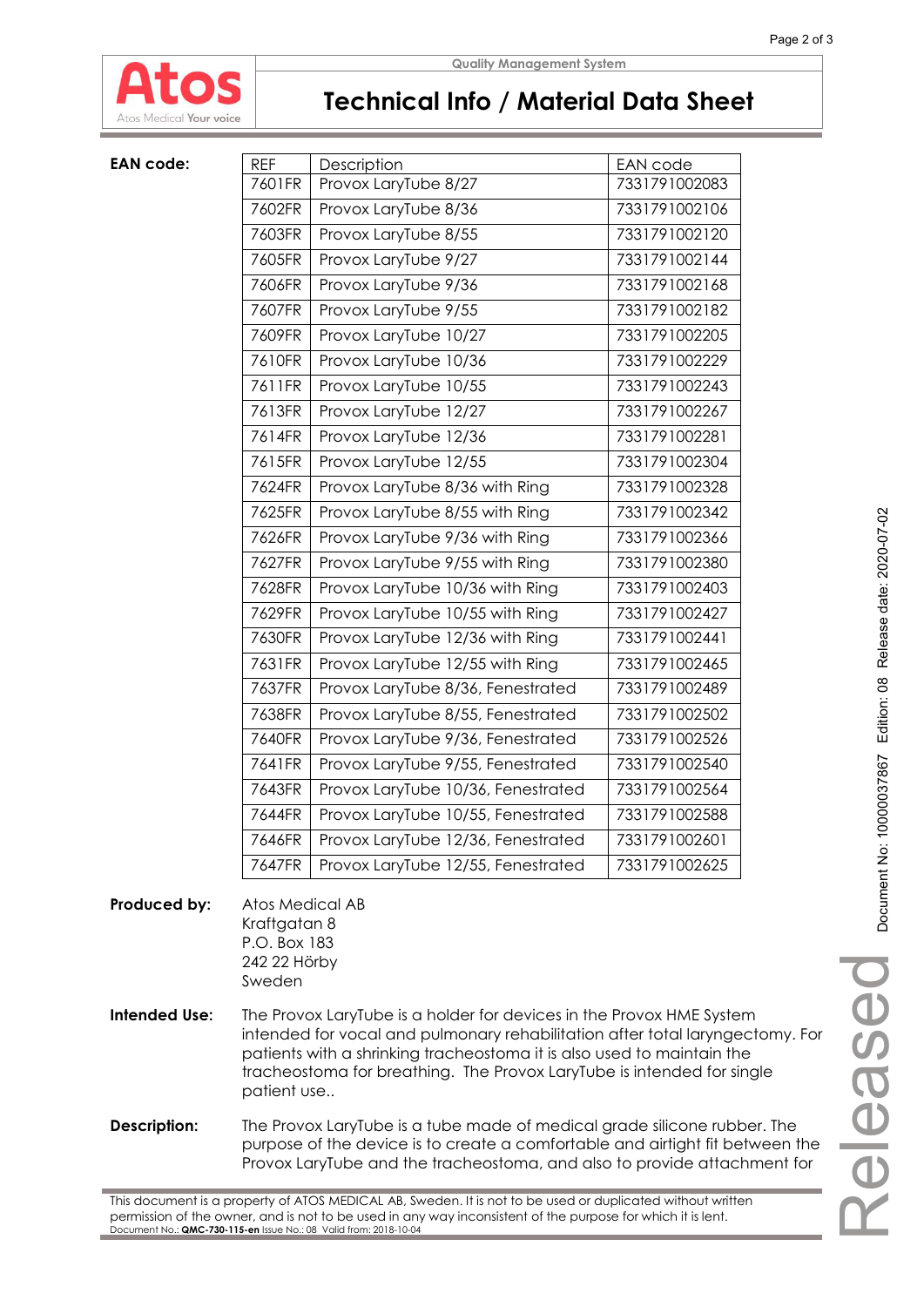

## **Technical Info / Material Data Sheet**

|                                    | devices from the Provox HME System.<br>The Standard model and the Ring version can be fenestrated so that air can<br>go through the voice prosthesis for voice prosthesis users. The holes are<br>punched by using the Provox Fenestration Punch according to the<br>Instructions for Use accompanying the Provox Fenestration Punch.<br><b>Standard versions</b> – made for use with or without a voice prosthesis.<br>Can be attached with a Provox TubeHolder or Provox LaryClips.<br><b>Fenestrated versions</b> - For voice prosthesis users. |
|------------------------------------|----------------------------------------------------------------------------------------------------------------------------------------------------------------------------------------------------------------------------------------------------------------------------------------------------------------------------------------------------------------------------------------------------------------------------------------------------------------------------------------------------------------------------------------------------|
|                                    | Can be attached with a Provox TubeHolder or Provox LaryClips.<br>Ring versions - made for use with or without a voice prosthesis.                                                                                                                                                                                                                                                                                                                                                                                                                  |
| <b>Sterilization:</b>              | Non-sterile                                                                                                                                                                                                                                                                                                                                                                                                                                                                                                                                        |
| <b>Raw material:</b>               | LaryTube: Silicone<br>Ring: Silicone with blue masterbatch                                                                                                                                                                                                                                                                                                                                                                                                                                                                                         |
| Latex<br>information:              | Not manufactured with natural rubber latex                                                                                                                                                                                                                                                                                                                                                                                                                                                                                                         |
| <b>Biological</b><br>origin:       | The device is not manufactured with any materials derived from<br>human or animal source.                                                                                                                                                                                                                                                                                                                                                                                                                                                          |
| <b>Handling and</b><br>storage:    | Keep dry and away from sunlight. Temperature limit 2 - 42°C.                                                                                                                                                                                                                                                                                                                                                                                                                                                                                       |
| Waste<br>handling and<br>disposal: | Waste handling and disposal should be carried out in agreement with<br>medical practice and applicable national laws and legislations. Used product<br>may be a potential biohazard.                                                                                                                                                                                                                                                                                                                                                               |
| <b>Hazardous</b><br>components:    | None                                                                                                                                                                                                                                                                                                                                                                                                                                                                                                                                               |
| <b>Expiration</b><br>date:         | 5 years after manufacturing                                                                                                                                                                                                                                                                                                                                                                                                                                                                                                                        |
| Packaging:                         | The Provox LaryTube is packed in a plastic bag together with instructions for<br>use in a cardboard box.                                                                                                                                                                                                                                                                                                                                                                                                                                           |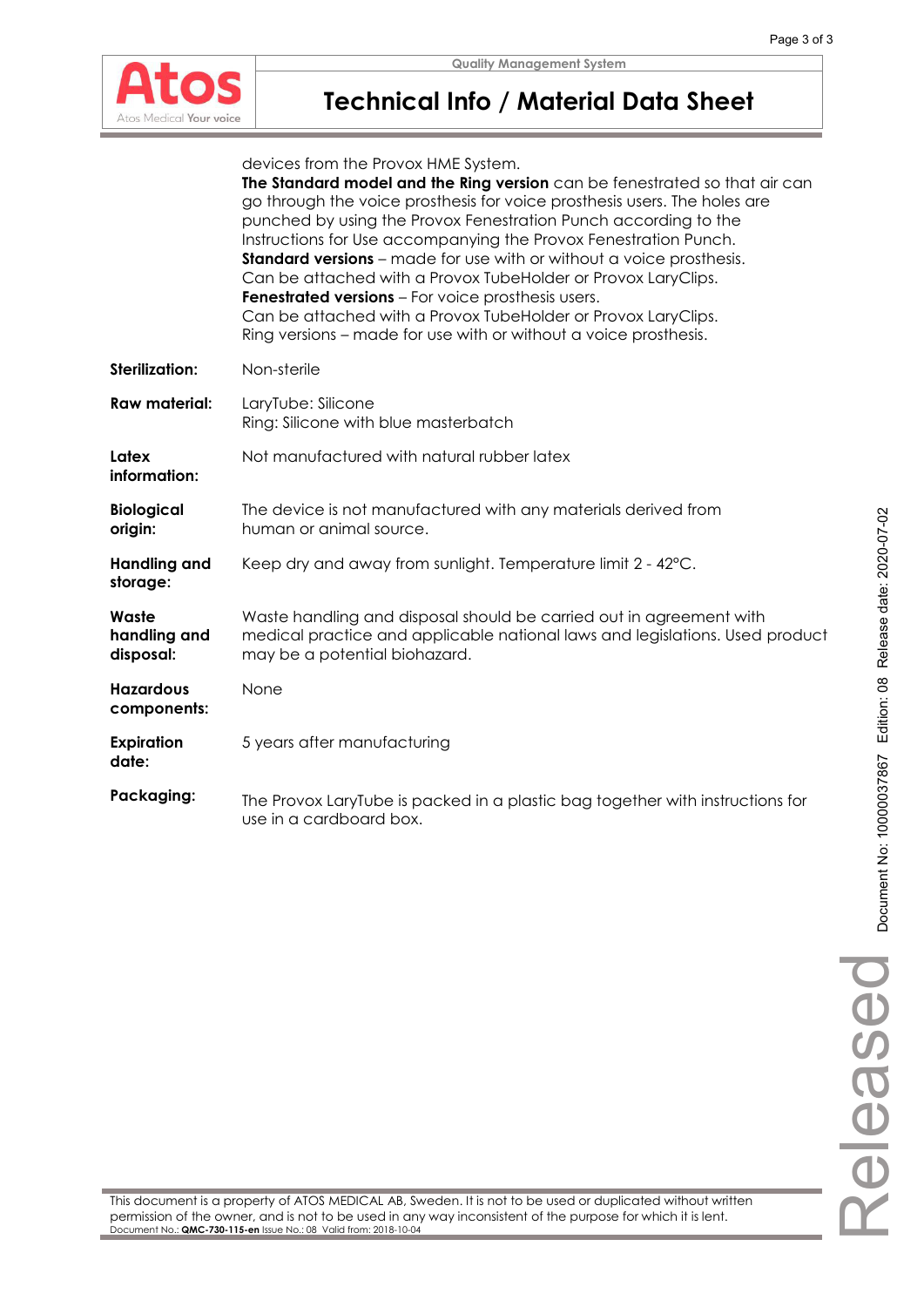

Page No. 1 of 1

Edition: 04

### **Technical Info / Material Data Sheet**

Document ID: PF031-01-TechInfo

| <b>REF Number</b>                         | 7671-7674 and 7685-7688                                                                                                                                                                                                                                                                                                                       |
|-------------------------------------------|-----------------------------------------------------------------------------------------------------------------------------------------------------------------------------------------------------------------------------------------------------------------------------------------------------------------------------------------------|
| <b>Product Name</b>                       | Provox LaryButton                                                                                                                                                                                                                                                                                                                             |
| <b>Models:</b>                            | 2 different lengts, 8 and 18mm and 4 different diameters per length.                                                                                                                                                                                                                                                                          |
| <b>Classification:</b><br>(MDD 93/42/EEC) | IIb (2.1 Rule5)                                                                                                                                                                                                                                                                                                                               |
| <b>CE Mark:</b>                           | Yes                                                                                                                                                                                                                                                                                                                                           |
| <b>GMDN</b> code:                         | 14093 (Tracheostoma button)                                                                                                                                                                                                                                                                                                                   |
| Produced by:                              | Atos Medical AB<br>Kraftgatan 8<br>242 22 Hörby<br>Sweden                                                                                                                                                                                                                                                                                     |
| <b>Intended Use:</b>                      | The Provox LaryButton is a self-retaining holder for devices in the Provox HME<br>System intended for vocal and pulmonary rehabilitation after total laryngectomy.<br>For patients with a shrinking tracheostomas it is also used to maintain the<br>tracheostoma for breathing.<br>The Provox LaryButton is intended for single patient use. |
| <b>Description:</b>                       | Provox LaryButton is delivered single packed, non-sterile, ready for use. Provox<br>LaryButton. The goal is to create a self-retaining, comfortable and airtight fit<br>between the Provox LaryButton and the tracheostoma.                                                                                                                   |
| <b>Sterilisation:</b>                     | Non-sterile                                                                                                                                                                                                                                                                                                                                   |
| Raw material:                             | Silicone                                                                                                                                                                                                                                                                                                                                      |
| <b>Latex information</b>                  | Not made with natural rubber latex                                                                                                                                                                                                                                                                                                            |
| <b>Biological origin:</b>                 | The device does not contain any materials derived from human or animal source.                                                                                                                                                                                                                                                                |
| Handling and storage:                     | Standard $22^{\circ}C \pm 20^{\circ}C$ , 45% rH $\pm$ 35% rH, not direct sunlight.                                                                                                                                                                                                                                                            |
| <b>Waste handling and</b><br>disposal:    | Waste handling and disposal should be carried out in agreement with medical<br>practice and applicable national laws and legislations. Used product may be a<br>potential biohazard.                                                                                                                                                          |
| <b>Hazardous components:</b>              | None                                                                                                                                                                                                                                                                                                                                          |
| <b>Expiration date:</b>                   | 5 years after manufacturing                                                                                                                                                                                                                                                                                                                   |
| Packaging:                                | LaryButton is single packed in a plastic bag and then in a cardboard box together<br>with a manual.                                                                                                                                                                                                                                           |

Reviewed by

**President Quality Assurance** Vice

Date

**Approved b** Vice President Design & Development  $2015 - 0$ Date

This document is a property of ATOS MEDICAL AB, Sweden. It is not to be used or duplicated without written permission of the owner, and is not to be used in any way inconsistent of the purpose for which it is lent.<br>Document No.: QMC-730-115-en Issue No.: 03 Valid from: 2012-01-20 Time stamp: 2015-03-25 13:49 File name: PF031-01-TechInfo Provox L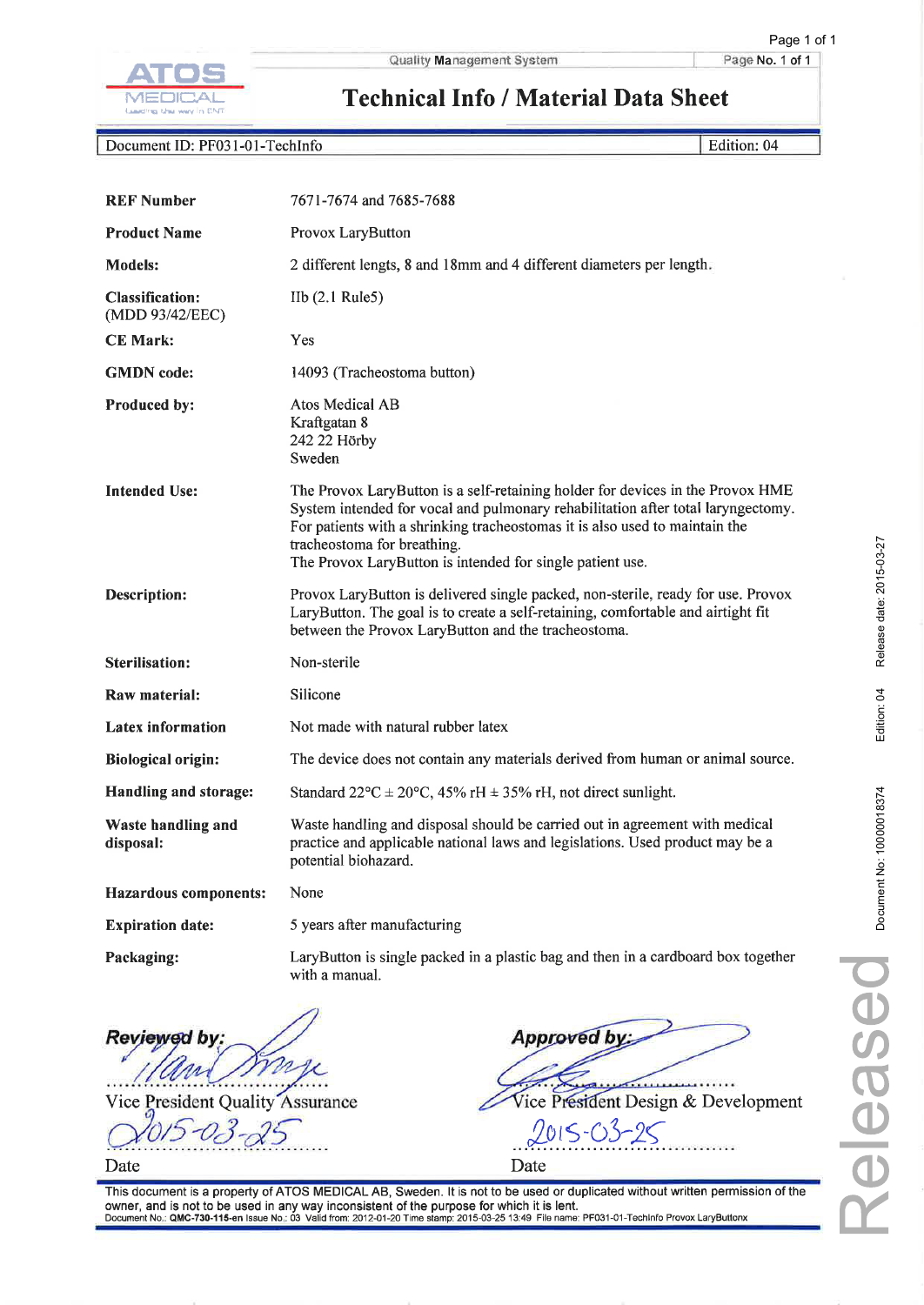

## **Technical Info / Material Data Sheet**

| Justification: | <b>Function:</b> | Electronic signature justification: | Signed: Date (yyyy-mm-dd) - Time<br>(hh:mm): |
|----------------|------------------|-------------------------------------|----------------------------------------------|
| Issued:        | <b>DD</b>        | Alexandra Holmberg - ALEHOL         | 2018-12-04 - 14:54                           |
| Reviewed:      | QA               | Karolina Nilsson - KARNIL           | 2018-12-05 - 14:44                           |
| Approved:      | <b>DD</b>        | Mikael Melefors - SEHRBSGM          | 2018-12-11 - 12:42                           |
| Released:      | <b>DD</b>        | Alexandra Holmberg - ALEHOL         | 2019-01-03 - 09:09                           |

This document has been electronically signed by the persons above.

| Document ID: PF032-01-TechInfo               |                                                                                                                                                                                                                                                                                                                                                                                                                                                                                                                                                                                                                                                                                                                                                                            | Edition: 03                      |  |  |
|----------------------------------------------|----------------------------------------------------------------------------------------------------------------------------------------------------------------------------------------------------------------------------------------------------------------------------------------------------------------------------------------------------------------------------------------------------------------------------------------------------------------------------------------------------------------------------------------------------------------------------------------------------------------------------------------------------------------------------------------------------------------------------------------------------------------------------|----------------------------------|--|--|
| <b>REF Number</b>                            | 7690                                                                                                                                                                                                                                                                                                                                                                                                                                                                                                                                                                                                                                                                                                                                                                       |                                  |  |  |
| <b>Product Name</b>                          | Provox LaryButton Sizer Kit                                                                                                                                                                                                                                                                                                                                                                                                                                                                                                                                                                                                                                                                                                                                                |                                  |  |  |
| <b>Models:</b>                               | 1 model                                                                                                                                                                                                                                                                                                                                                                                                                                                                                                                                                                                                                                                                                                                                                                    |                                  |  |  |
| <b>Classification:</b><br>(MDD<br>93/42/EEC) | $IIa$ (2.1 Rule 5)                                                                                                                                                                                                                                                                                                                                                                                                                                                                                                                                                                                                                                                                                                                                                         |                                  |  |  |
| <b>CE Mark:</b>                              | Yes                                                                                                                                                                                                                                                                                                                                                                                                                                                                                                                                                                                                                                                                                                                                                                        |                                  |  |  |
| <b>GMDN</b> code:                            | 14093 (Tracheostomy button)                                                                                                                                                                                                                                                                                                                                                                                                                                                                                                                                                                                                                                                                                                                                                |                                  |  |  |
| <b>EAN code:</b>                             | <b>REF</b><br><b>Description</b><br>7690<br>Provox LaryButton Sizer Kit                                                                                                                                                                                                                                                                                                                                                                                                                                                                                                                                                                                                                                                                                                    | <b>EAN code</b><br>7331791002779 |  |  |
| Produced by:                                 | Atos Medical AB<br>Kraftgatan 8<br>P.O. Box 183<br>242 22 Hörby<br>Sweden                                                                                                                                                                                                                                                                                                                                                                                                                                                                                                                                                                                                                                                                                                  |                                  |  |  |
| <b>Intended Use:</b>                         | The Provox® LaryButton. Sizer Kit is intended for use by the prescribing clinician<br>to determine the size(s) of LaryButton that should be prescribed to the<br>patient.<br>The Sizer Kit should be used only by a prescribing clinician who has read the<br>LaryButton Manual. The Sizer LaryButtons are intended for the sizing<br>procedure only. After the correct size(s) have been determined a new<br>LaryButton(s)<br>shall be prescribed to the patient for actual use.                                                                                                                                                                                                                                                                                          |                                  |  |  |
| <b>Description:</b>                          | The Sizer Kit is a box which contains samples, (Sizers.) of commercially<br>available Provox LaryButtons. The sizes of these Sizers and actual Provox<br>LaryButtons are the same and are indicated on the products themselves and<br>in the bottom of<br>the outer storage box. Each Sizer in the Sizer Kit is stored in an individual<br>removable polypropylene box. This makes it possible for the prescribing<br>specialist<br>to remove the individual storage boxes with the Sizers from the outer storage<br>box individually. This allows for hygienic handling of both the Sizers and the<br>storage boxes. After each sizing session, the Sizer(s) with its individual storage<br>box(es) must be cleaned, disinfected, dried and steam sterilized according to |                                  |  |  |
|                                              | This document is a property of ATOS MEDICAL AB, Sweden. It is not to be used or duplicated without written                                                                                                                                                                                                                                                                                                                                                                                                                                                                                                                                                                                                                                                                 |                                  |  |  |

permission of the owner, and is not to be used in any way inconsistent of the purpose for which it is lent.

Document No.: **QMC-730-115-en** Issue No.: 08 Valid from: 2018-10-04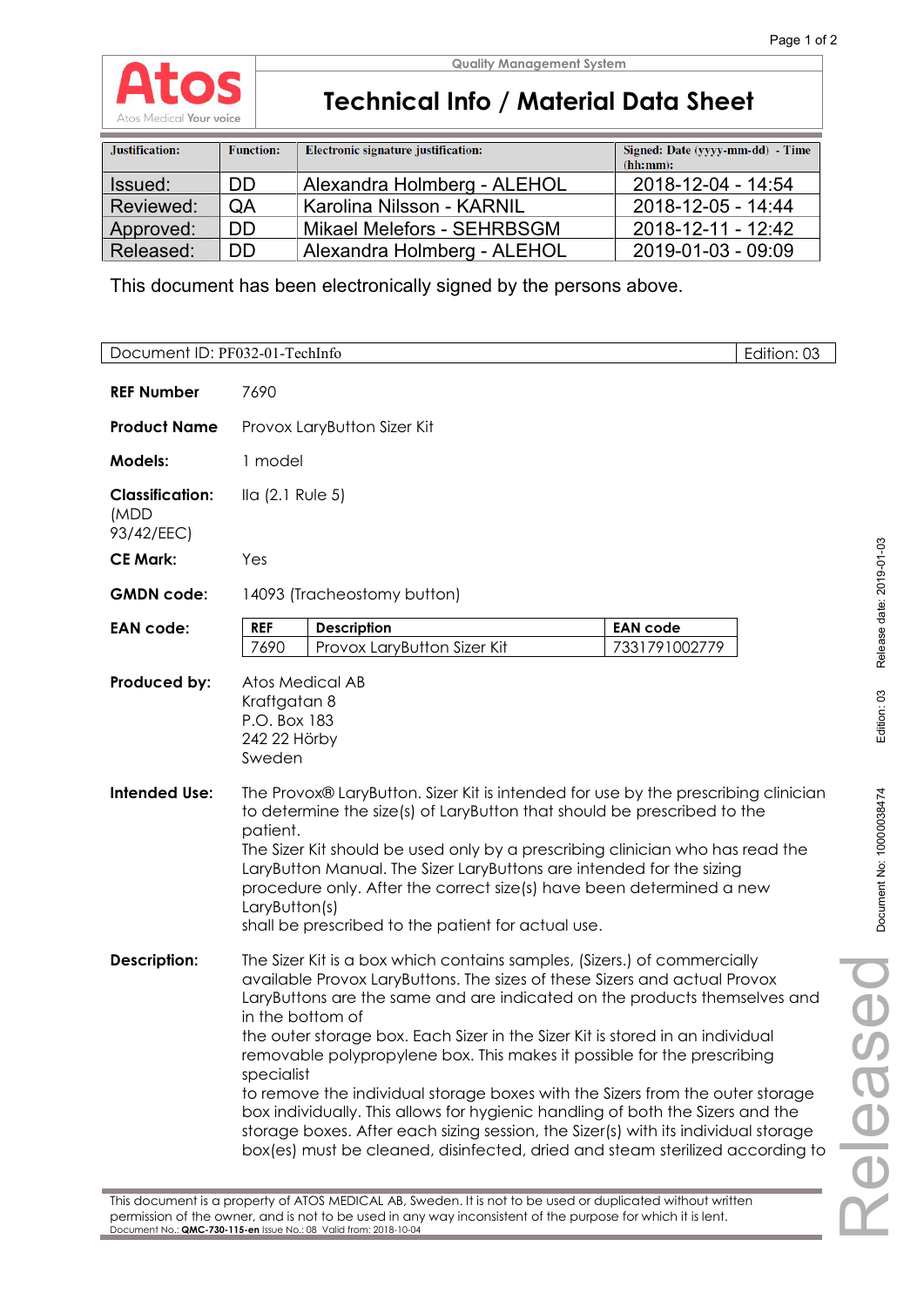

## **Technical Info / Material Data Sheet**

|                                    | the accompanying Instructions for cleaning and sterilization. The outer<br>storage box must also be cleaned if contaminated. The Sizer LaryButtons and<br>their individual removable storage boxes are thereafter put back at the<br>appropriate position as<br>indicated in the bottom of the outer storage box |
|------------------------------------|------------------------------------------------------------------------------------------------------------------------------------------------------------------------------------------------------------------------------------------------------------------------------------------------------------------|
| Sterilization:                     | Non-sterile steam sterilizable                                                                                                                                                                                                                                                                                   |
| <b>Raw material:</b>               | Silicone, polypropylene                                                                                                                                                                                                                                                                                          |
| Latex<br>information:              | Not manufactured with natural rubber latex.                                                                                                                                                                                                                                                                      |
| <b>Biological</b><br>origin:       | The device is not manufactured with any materials derived from<br>human or animal source.                                                                                                                                                                                                                        |
| <b>Handling and</b><br>storage:    | Standard 22° C ± 20° C, 45% rH ± 35% rH, not direct sunlight                                                                                                                                                                                                                                                     |
| Waste<br>handling and<br>disposal: | Waste handling and disposal should be carried out in agreement with<br>medical practice and applicable national laws and legislations. Used product<br>may be a potential biohazard.                                                                                                                             |
| <b>Hazardous</b><br>components:    | None                                                                                                                                                                                                                                                                                                             |
| <b>Expiration</b><br>date:         | 5 years after manufacturing                                                                                                                                                                                                                                                                                      |
| Packaging:                         | Provox LaryButton Sizer Kit is single packed in a tamper-proof plastic bag<br>together with one IFU for the product, one IFU for Provox LaryButton and one<br>IFU for cleaning and sterilization.                                                                                                                |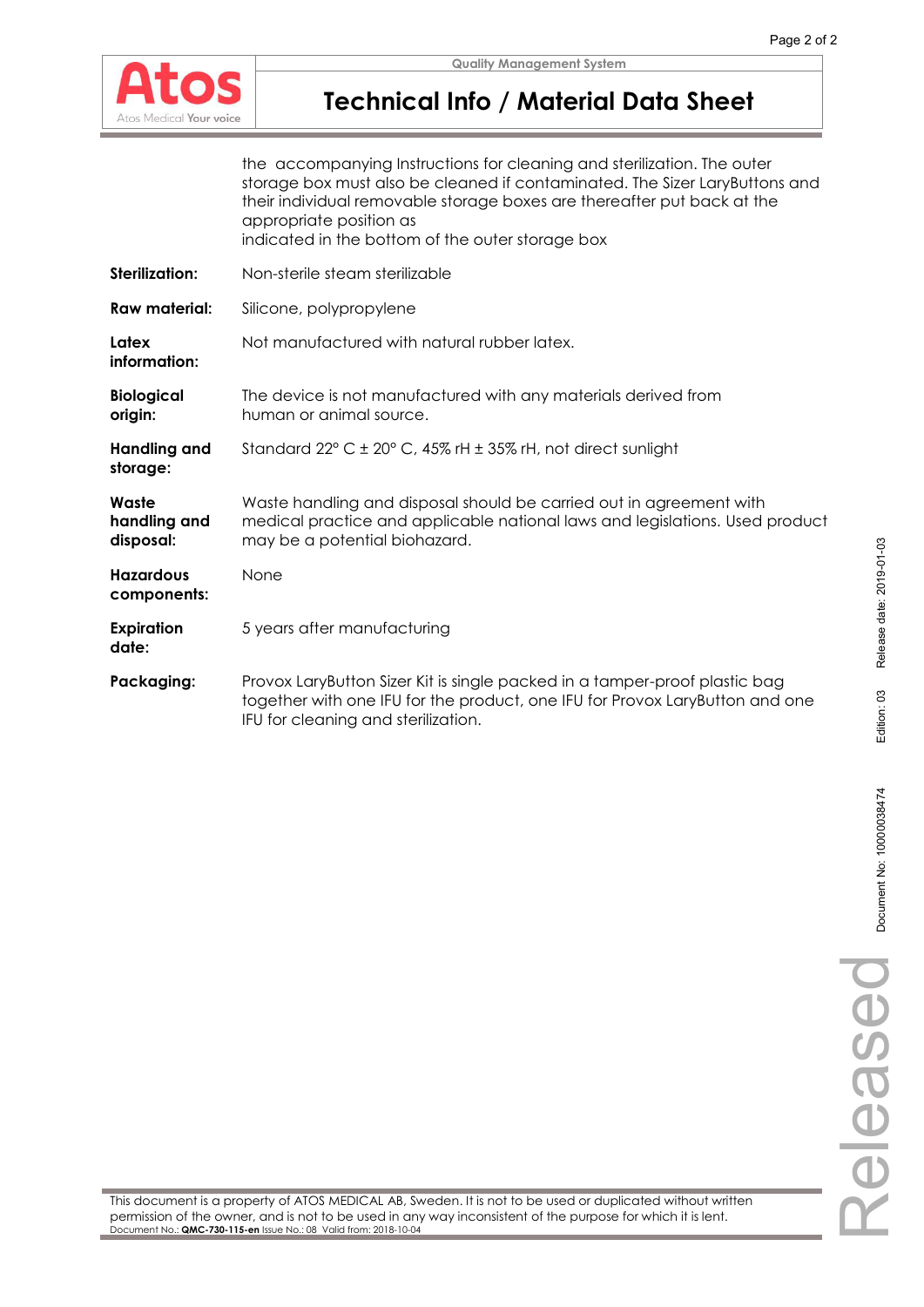| Justification: | <b>Function:</b> | Electronic signature justification: | Signed: Date (yyyy-mm-dd) - Time<br>(hh:mm): |
|----------------|------------------|-------------------------------------|----------------------------------------------|
| Issued:        | DD               | Pontus Eklund - X-PONEKL            | 2020-04-21 - 08:24                           |
| Reviewed:      | DD               | Jon Berg - JONBER                   | 2020-04-21 - 08:58                           |
| Approved:      | DD               | <b>Fredrik Calais - FRECAL</b>      | 2020-04-21 - 16:07                           |
| Released:      | DD               | Pontus Eklund - X-PONEKL            | 2020-10-28 - 16:39                           |

This document has been electronically signed by the persons above.

Released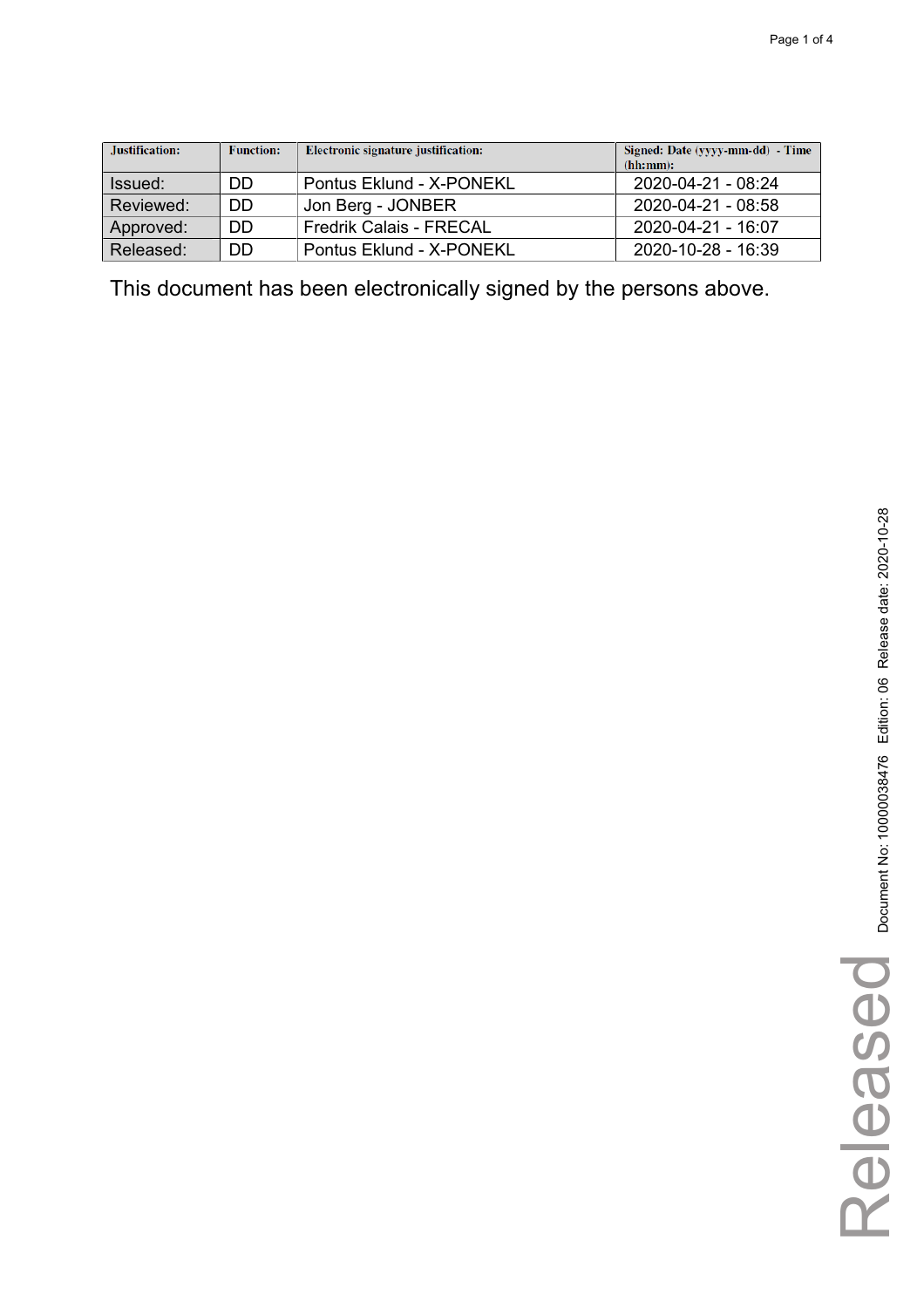

### Provox® Fenestration Punch



### Product description:

The Fenestration Punch is used for making small fenestrations in a Provox LaryTube at desired locations.

The Fenestration Punch is made of polypropylene, stainless steel and silicone and is used for making small fenestrations in a Provox LaryTube. This is done when the Provox LaryTube is intended to be used in combination with a voice prosthesis.

Atos Medical AB Kraftgatan 8, P.O Box 183 SE-242 22 Hörby, Sweden Tel: +46 (0) 415 198 00

Web Site: www.atosmedical.com<br>F-mail: info@atosmedical.com

E-mail: info@atosmedical.com Org.nr 556268-7607 VAT no. SE556268760701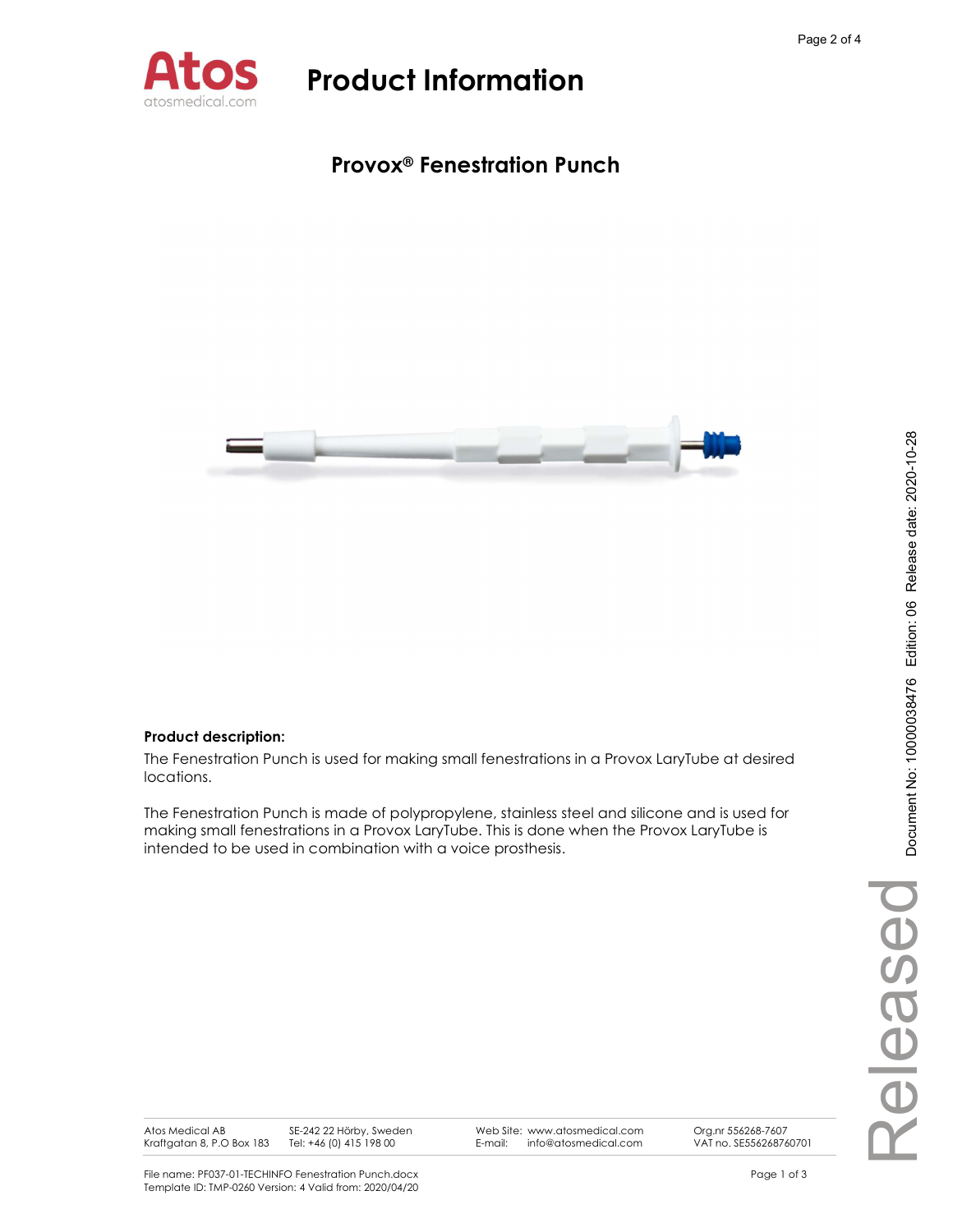

| <b>Document ID:</b>                     | PF037-01-TechInfo                                                                                                                                                                    | Edition: | 06 |
|-----------------------------------------|--------------------------------------------------------------------------------------------------------------------------------------------------------------------------------------|----------|----|
| <b>Manufacturer:</b>                    | Atos Medical AB<br>Kraftgatan 8, P.O. Box 183,<br>SE-242 22 Hörby, Sweden                                                                                                            |          |    |
| <b>Classification:</b><br>(EU) 2017/745 | Class I (1.1 Rule 1)                                                                                                                                                                 |          |    |
| Intended Use:                           | The Fenestration Punch is used for making small fenestrations in a Provox<br>LaryTube at desired locations.                                                                          |          |    |
| <b>CE Mark:</b>                         | Yes, the devices are CE marked.                                                                                                                                                      |          |    |
| <b>GMDN</b> code:                       | 38792 (Basic tracheostomy tube, reusable)                                                                                                                                            |          |    |
| Sterilization:                          | Non-sterile                                                                                                                                                                          |          |    |
| Raw material:                           | Stainless Steel, Plastic, Silicone                                                                                                                                                   |          |    |
| Latex<br>information:                   | Not manufactured with natural rubber latex                                                                                                                                           |          |    |
| <b>Biological origin:</b>               | The device is not manufactured with materials derived from human or animal<br>source.                                                                                                |          |    |
| <b>Handling and</b><br>storage:         | Store the product dry and away from sunlight at room temperature. Excursions<br>permitted between 2°C - 42°C.                                                                        |          |    |
| <b>Waste handling</b><br>and disposal:  | Waste handling and disposal should be carried out in agreement with<br>medical practice and applicable national laws and legislations. Used<br>product may be a potential biohazard. |          |    |
| <b>Hazardous</b><br>components:         | None                                                                                                                                                                                 |          |    |
| <b>Expiration date:</b>                 | 5 years after manufacturing.                                                                                                                                                         |          |    |
| Packaging:                              | The Fenestration Punch is single-packed in a plastic bag                                                                                                                             |          |    |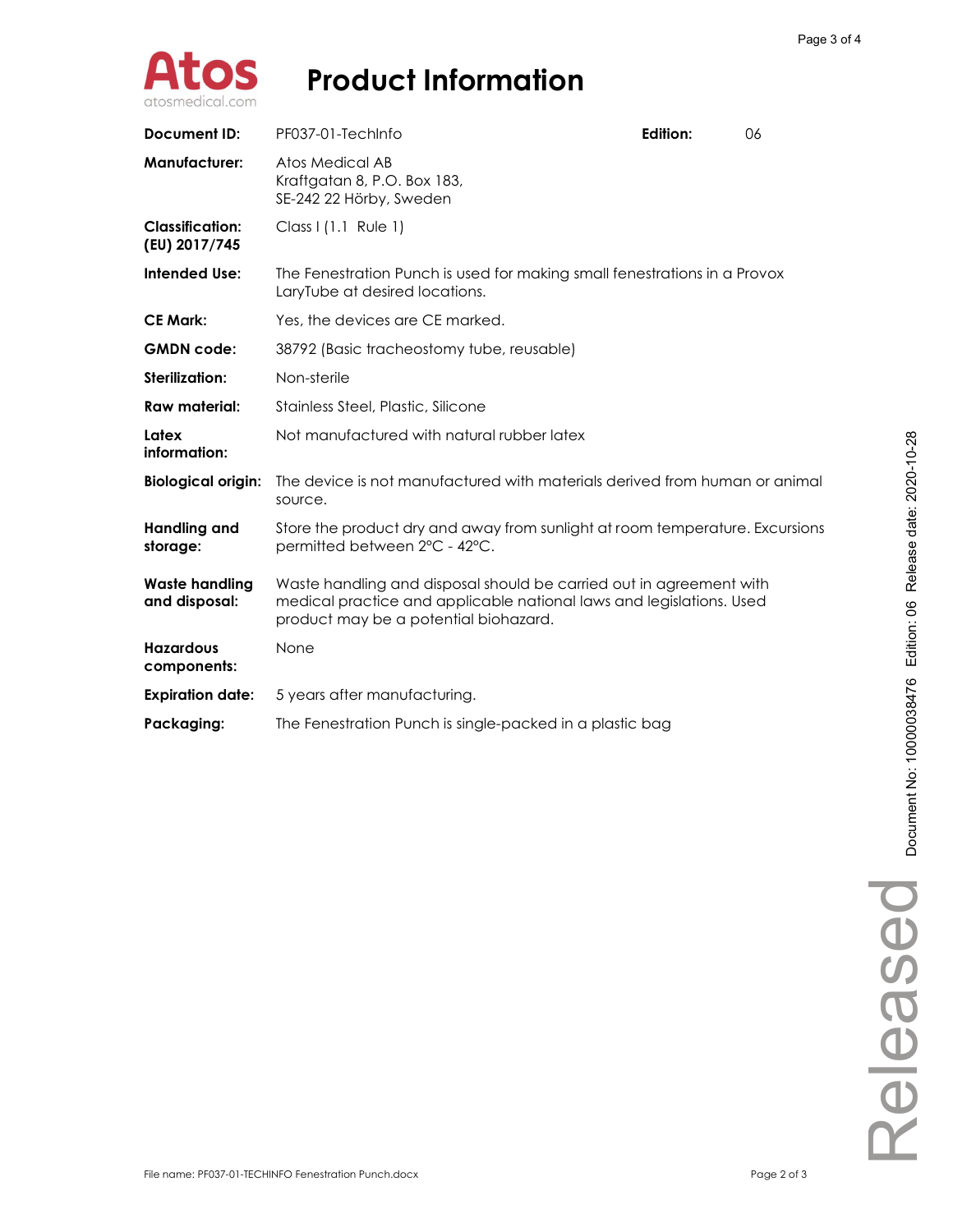

#### Devices under Basic UDI-DI: 7331791-LTU-A-000-0000-JQ

| <b>REF</b> | <b>Name</b>                     | UDI-DI         |
|------------|---------------------------------|----------------|
| 7654       | <b>Provox FenestrationPunch</b> | 07331791002632 |

#### Atos Medical AB Compatible products:

| Range           | <b>BASIC UDI-DI</b>       |
|-----------------|---------------------------|
| Provox LaryTube | 7331791-LTU-0-000-0002-3E |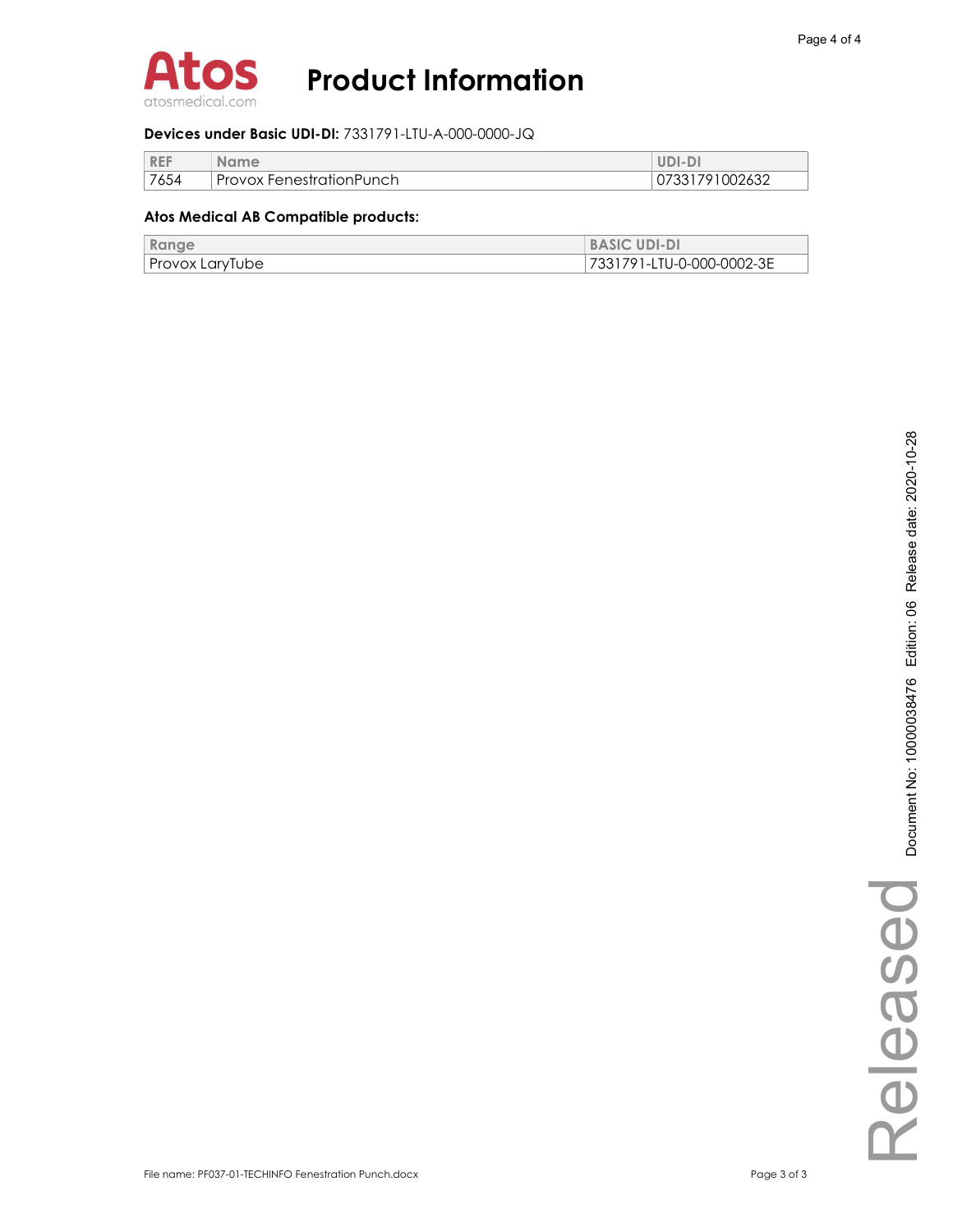| Justification: | <b>Function:</b> | Electronic signature justification: | Signed: Date (yyyy-mm-dd) - Time<br>(hh:mm): |
|----------------|------------------|-------------------------------------|----------------------------------------------|
| Issued:        | DD               | Pontus Eklund - X-PONEKL            | 2020-04-20 - 13:35                           |
| Reviewed:      | DD               | Jon Berg - JONBER                   | 2020-04-20 - 14:57                           |
| Approved:      | DD               | <b>Fredrik Calais - FRECAL</b>      | 2020-04-20 - 16:59                           |
| Released:      | DD               | Pontus Eklund - X-PONEKL            | $2020 - 10 - 28 - 16.35$                     |

This document has been electronically signed by the persons above.

Released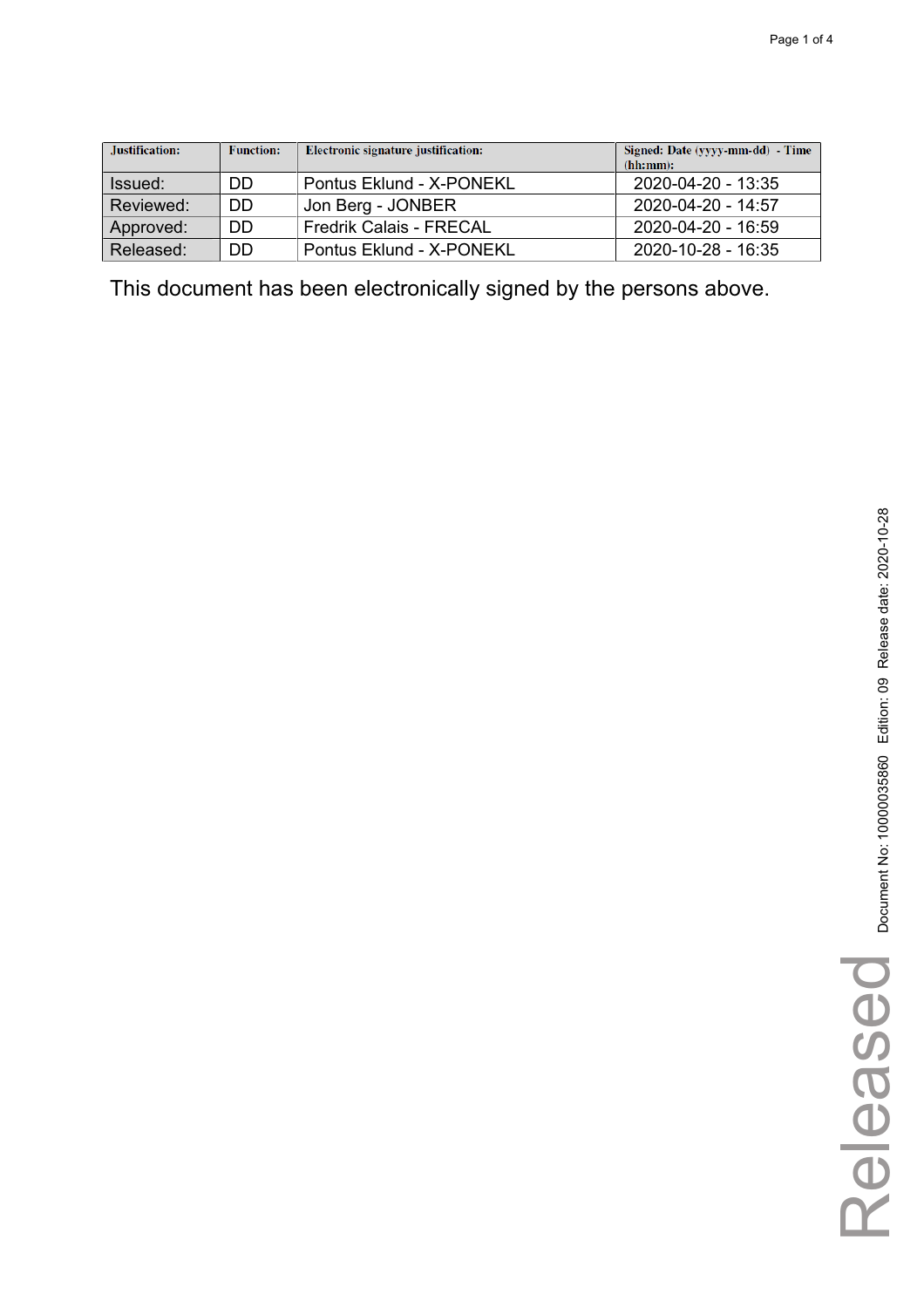

### Provox® TubeBrush



#### Product description:

The Provox TubeBrush is used for cleaning of the Provox LaryTube and Provox LaryButton ex situ. The Provox TubeBrush is packed 6 pieces in a plastic bag. It is available in two different models with outer diameter 8 mm or 12 mm.

Atos Medical AB Kraftgatan 8, P.O Box 183 SE-242 22 Hörby, Sweden Tel: +46 (0) 415 198 00

Web Site: www.atosmedical.com<br>F-mail: info@atosmedical.com E-mail: info@atosmedical.com Org.nr 556268-7607 VAT no. SE556268760701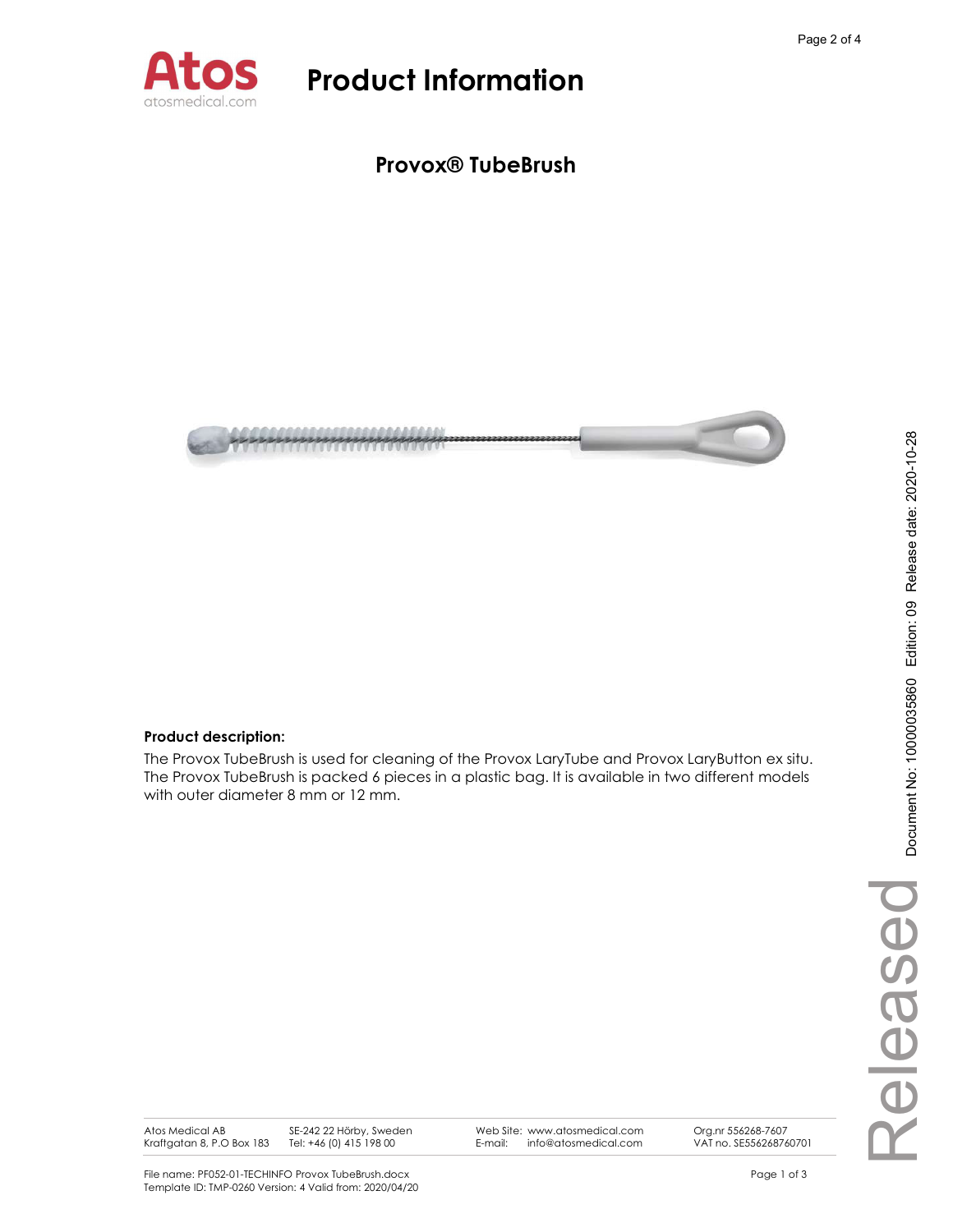

| Document ID:                            | PF052-01-TechInfo                                                                                                                                                                    | <b>Edition:</b> | 09 |  |
|-----------------------------------------|--------------------------------------------------------------------------------------------------------------------------------------------------------------------------------------|-----------------|----|--|
| <b>Manufacturer:</b>                    | Atos Medical AB<br>Kraftgatan 8, P.O. Box 183,<br>SE-242 22 Hörby, Sweden                                                                                                            |                 |    |  |
| <b>Classification:</b><br>(EU) 2017/745 | Class I, Rule 1                                                                                                                                                                      |                 |    |  |
| Intended Use:                           | The Provox TubeBrush is used for cleaning of the Provox LaryTube and Provox<br>LaryButton ex situ.                                                                                   |                 |    |  |
| <b>CE Mark:</b>                         | Yes, the devices are CE marked.                                                                                                                                                      |                 |    |  |
| <b>GMDN</b> code:                       | 34883 (Airway device, cleaning brush, noninvasive).                                                                                                                                  |                 |    |  |
| Sterilization:                          | Non-Sterile                                                                                                                                                                          |                 |    |  |
| Raw material:                           | ABS, Stainless Steel, PBT and Cotton.                                                                                                                                                |                 |    |  |
| Latex<br>information:                   | Not manufactured with natural rubber latex                                                                                                                                           |                 |    |  |
| <b>Biological origin:</b>               | The device is not manufactured with materials derived from human or animal<br>source.                                                                                                |                 |    |  |
| <b>Handling and</b><br>storage:         | Store the product dry and away from sunlight at room temperature. Excursions<br>permitted between 2°C - 42°C.                                                                        |                 |    |  |
| <b>Waste handling</b><br>and disposal:  | Waste handling and disposal should be carried out in agreement with<br>medical practice and applicable national laws and legislations. Used<br>product may be a potential biohazard. |                 |    |  |
| <b>Hazardous</b><br>components:         | None                                                                                                                                                                                 |                 |    |  |
| <b>Expiration date:</b>                 | 3 years after manufacturing.                                                                                                                                                         |                 |    |  |
| Packaging:                              | 6 pieces Provox TubeBrush are packed in a tamperproof plastic bag together<br>with Instructions for Use.                                                                             |                 |    |  |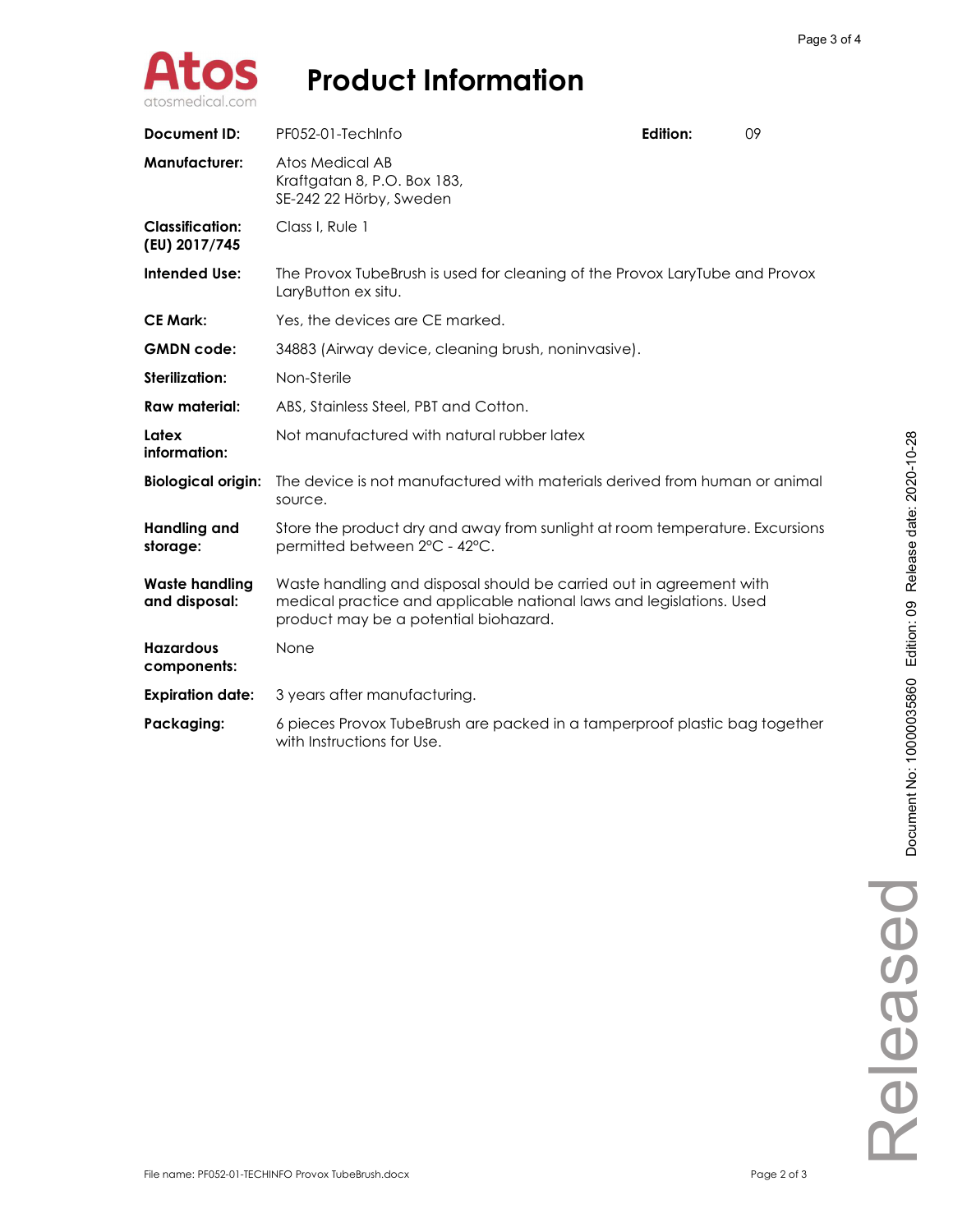

#### Devices under Basic UDI-DI: 7331791-GEN-A-000-0001-E9

| <b>REF</b> | <b>Name</b>            | UDI-DI        |
|------------|------------------------|---------------|
| 7660       | Provox TubeBrush 8 mm  | 7331791002656 |
| 7661       | Provox TubeBrush 12 mm | 7331791002663 |

#### Atos Medical AB Compatible products:

| Range                       | <b>BASIC UDI-DI</b>       |
|-----------------------------|---------------------------|
| Provox LaryTube             | 7331791-LTU-0-000-0002-3E |
| Provox LaryButton           | 7331791-LTU-0-000-0000-38 |
| Provox LaryButton Sizer Kit | 7331791-LTU-0-000-0001-3B |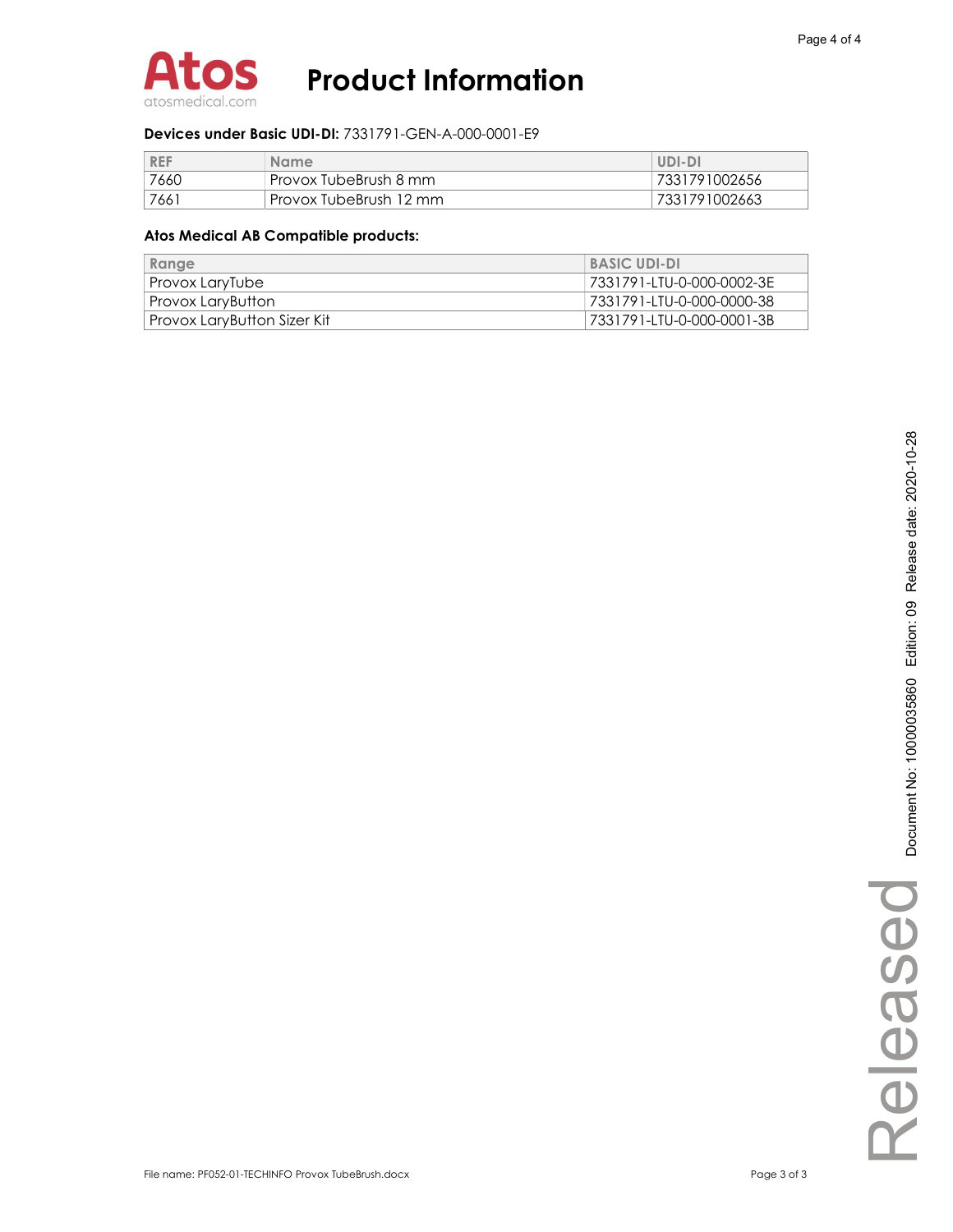| Justification: | <b>Function:</b> | Electronic signature justification: | Signed: Date (yyyy-mm-dd) - Time<br>(hh:mm): |
|----------------|------------------|-------------------------------------|----------------------------------------------|
| Issued:        | QA               | Sara Dahl - X-SARDAH                | 2021-11-11 - 18:58                           |
| Reviewed:      | QA               | John Wennborg - JOHWEN              | 2021-11-16 - 13:32                           |
| Approved:      | DD               | Diana Tieger - DIATIE               | 2021-11-16 - 16:11                           |
| Released:      | QA               | Sara Dahl - X-SARDAH                | 2021-12-10 - 09:53                           |

This document has been electronically signed by the persons above.

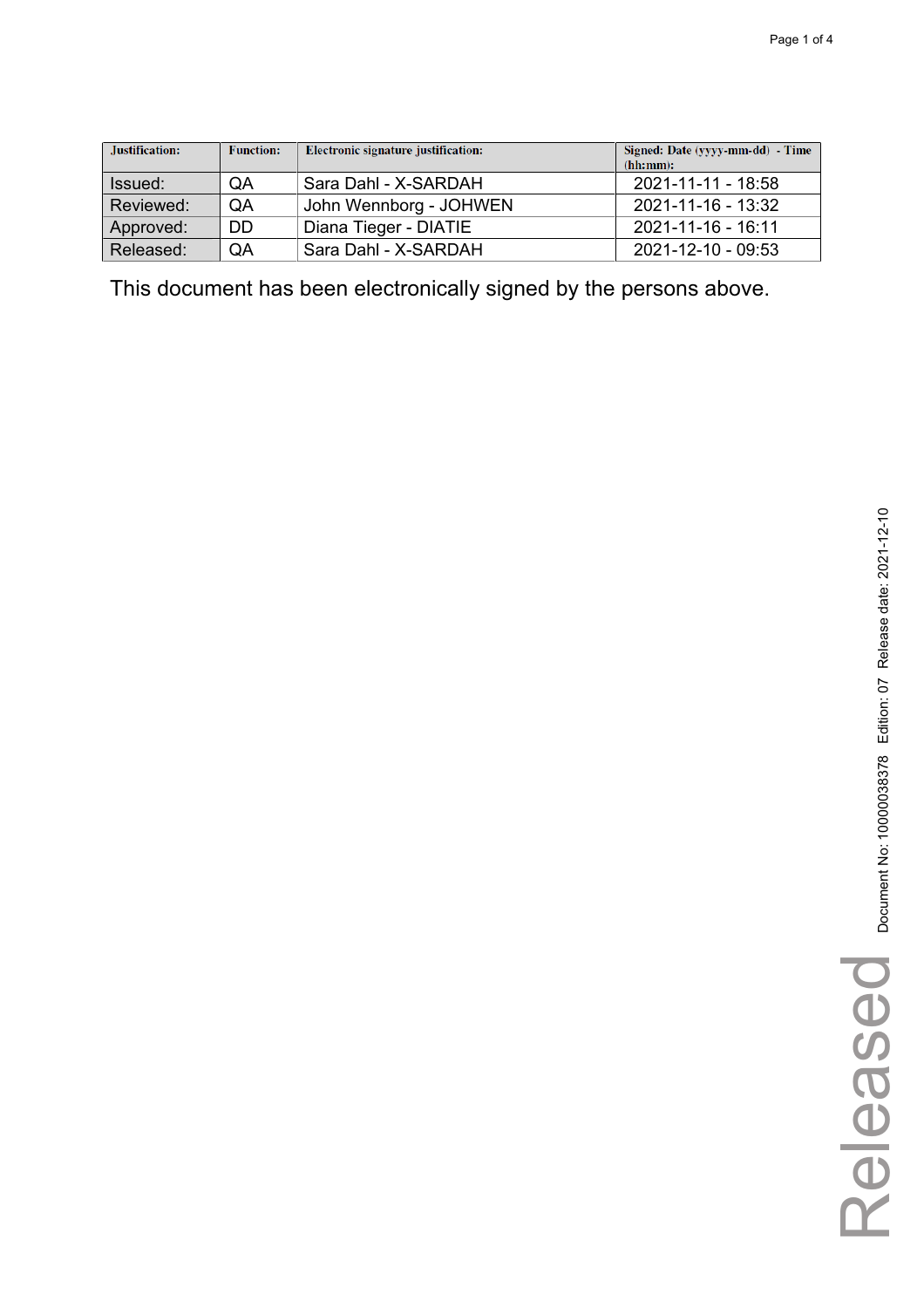

### Provox® TubeHolder



### Product description:

The Provox TubeHolder has been developed for use with the Provox LaryTube and Provox LaryButton. The integrated clip connectors allow for optimal fit to the wings of the Provox LaryTube and LaryButton, which reduces the physical stress on the soft silicone material.

Web Site: www.atosmedical.com<br>F-mail: info@atosmedical.com E-mail: info@atosmedical.com

Org.nr 556268-7607 VAT no. SE556268760701

File name: PF053-01-TECHINFO Provox TubeHolder.docx example and the state of 3 and 2 of 3 Template ID: TMP-0260 Version: 7 Valid from: 2021/06/21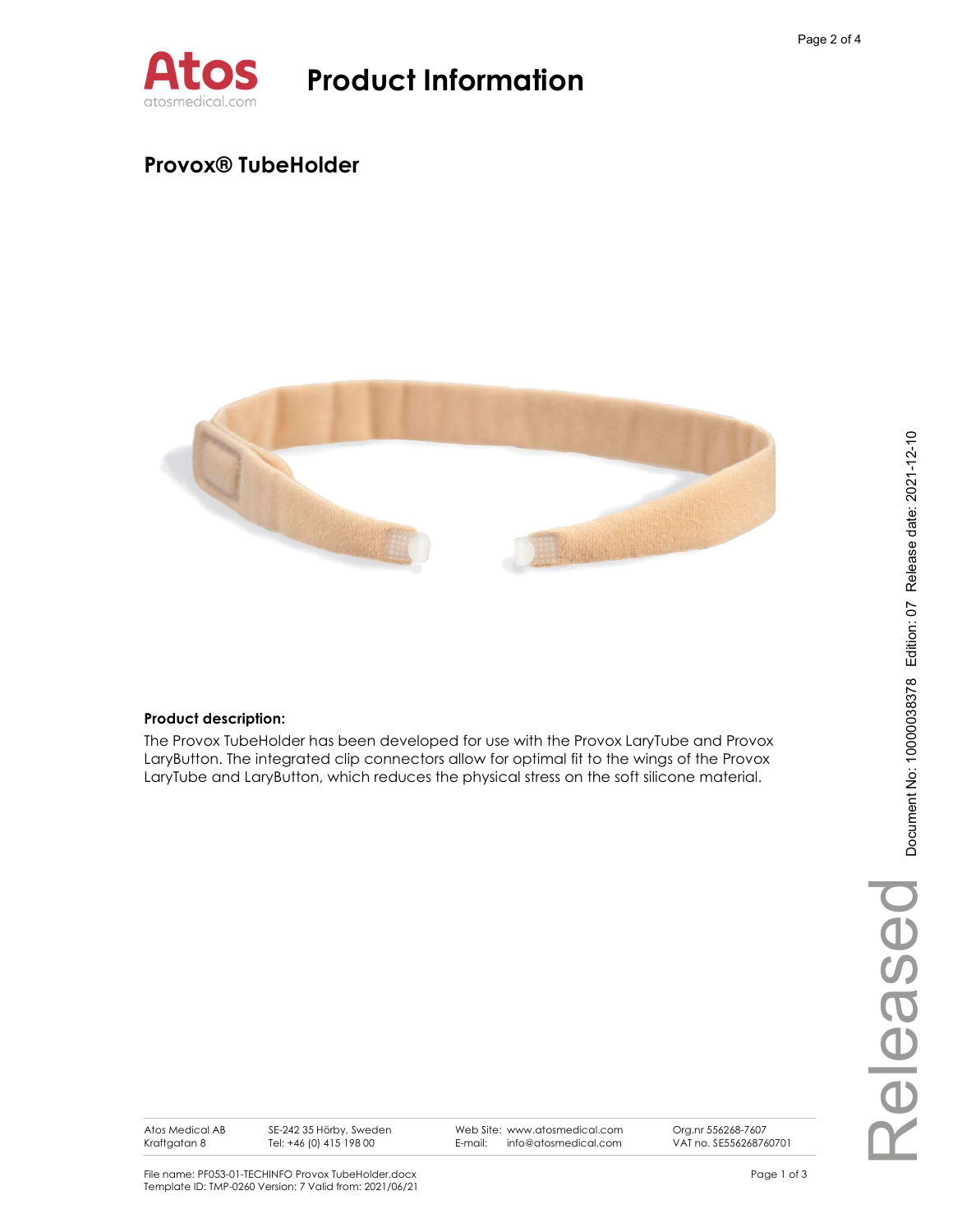

| Document ID:                            | PF053-01-TechInfo                                                                                                                                                                                                                                                                                                                                                                                                                                                                                                                                                                                                                                                                                                                                                                                                           | Edition: | 07 |
|-----------------------------------------|-----------------------------------------------------------------------------------------------------------------------------------------------------------------------------------------------------------------------------------------------------------------------------------------------------------------------------------------------------------------------------------------------------------------------------------------------------------------------------------------------------------------------------------------------------------------------------------------------------------------------------------------------------------------------------------------------------------------------------------------------------------------------------------------------------------------------------|----------|----|
| <b>Manufacturer:</b>                    | Atos Medical AB<br>Kraftgatan 8<br>SE-242 35 Hörby, Sweden                                                                                                                                                                                                                                                                                                                                                                                                                                                                                                                                                                                                                                                                                                                                                                  |          |    |
| <b>Classification: (EU)</b><br>2017/745 | Class I (Rule 1)                                                                                                                                                                                                                                                                                                                                                                                                                                                                                                                                                                                                                                                                                                                                                                                                            |          |    |
| <b>Intended Use:</b>                    | The Provox TubeHolder is used for extra support for Provox LaryButton and<br>Provox LaryTube. It goes around the neck of the user and the ends are<br>attached to the "ears" of the LaryTube/LaryButton. The Tubeholder is<br>adjustable in length using a Velcro® connection and allows the user to cut<br>the band to suitable length.                                                                                                                                                                                                                                                                                                                                                                                                                                                                                    |          |    |
| Use specifications:                     | Intended medical indication:<br>Patients breathing through a tracheostoma.<br>Intended patient population:<br>Patients of any age.<br>Cognitive ability, by a clinician judged as sufficient.<br>Manual dexterity, by a clinician judged as sufficient.<br>Intended usage:<br>Single use.<br>Intended part of the body/type of tissue applied to or interacted with:<br>The device will contact intact skin on the neck.<br>Intended user profile:<br>The product is supposed to be handled by the patient but is also handled<br>by physicians, trained nurses, SLPs, clinicians and caregivers.<br>Intended conditions of use:<br>Environment: Home use (normal daily environments without any<br>environmental restrictions regarding temperature, moisture etc.). Hospital<br>use.<br>Frequency of use: Continuous use. |          |    |
| <b>Contraindications:</b>               | None.                                                                                                                                                                                                                                                                                                                                                                                                                                                                                                                                                                                                                                                                                                                                                                                                                       |          |    |
| <b>CE Mark:</b>                         | Yes. Devices are CE-marked.                                                                                                                                                                                                                                                                                                                                                                                                                                                                                                                                                                                                                                                                                                                                                                                                 |          |    |
| <b>GMDN</b> code:                       | 63438 (Tracheostomy tube neck holder, single-use)                                                                                                                                                                                                                                                                                                                                                                                                                                                                                                                                                                                                                                                                                                                                                                           |          |    |
| <b>Sterilization:</b>                   | Non-Sterile                                                                                                                                                                                                                                                                                                                                                                                                                                                                                                                                                                                                                                                                                                                                                                                                                 |          |    |
| <b>Raw material:</b>                    | Tricot textile, Polyurethane (PUR) foam, Polyamide (PA).                                                                                                                                                                                                                                                                                                                                                                                                                                                                                                                                                                                                                                                                                                                                                                    |          |    |
| Latex information:                      | Not manufactured with natural rubber latex                                                                                                                                                                                                                                                                                                                                                                                                                                                                                                                                                                                                                                                                                                                                                                                  |          |    |
| <b>Biological origin:</b>               | The device is not manufactured with materials derived from human or<br>animal source.                                                                                                                                                                                                                                                                                                                                                                                                                                                                                                                                                                                                                                                                                                                                       |          |    |
| <b>Handling and</b><br>storage:         | Store the product dry and away from sunlight at room temperature.<br>Excursions permitted between 2°C - 42°C.                                                                                                                                                                                                                                                                                                                                                                                                                                                                                                                                                                                                                                                                                                               |          |    |
| <b>Waste handling</b><br>and disposal:  | Waste handling and disposal should be carried out in agreement with<br>medical practice and applicable national laws and legislations. Used<br>product may be a potential biohazard.                                                                                                                                                                                                                                                                                                                                                                                                                                                                                                                                                                                                                                        |          |    |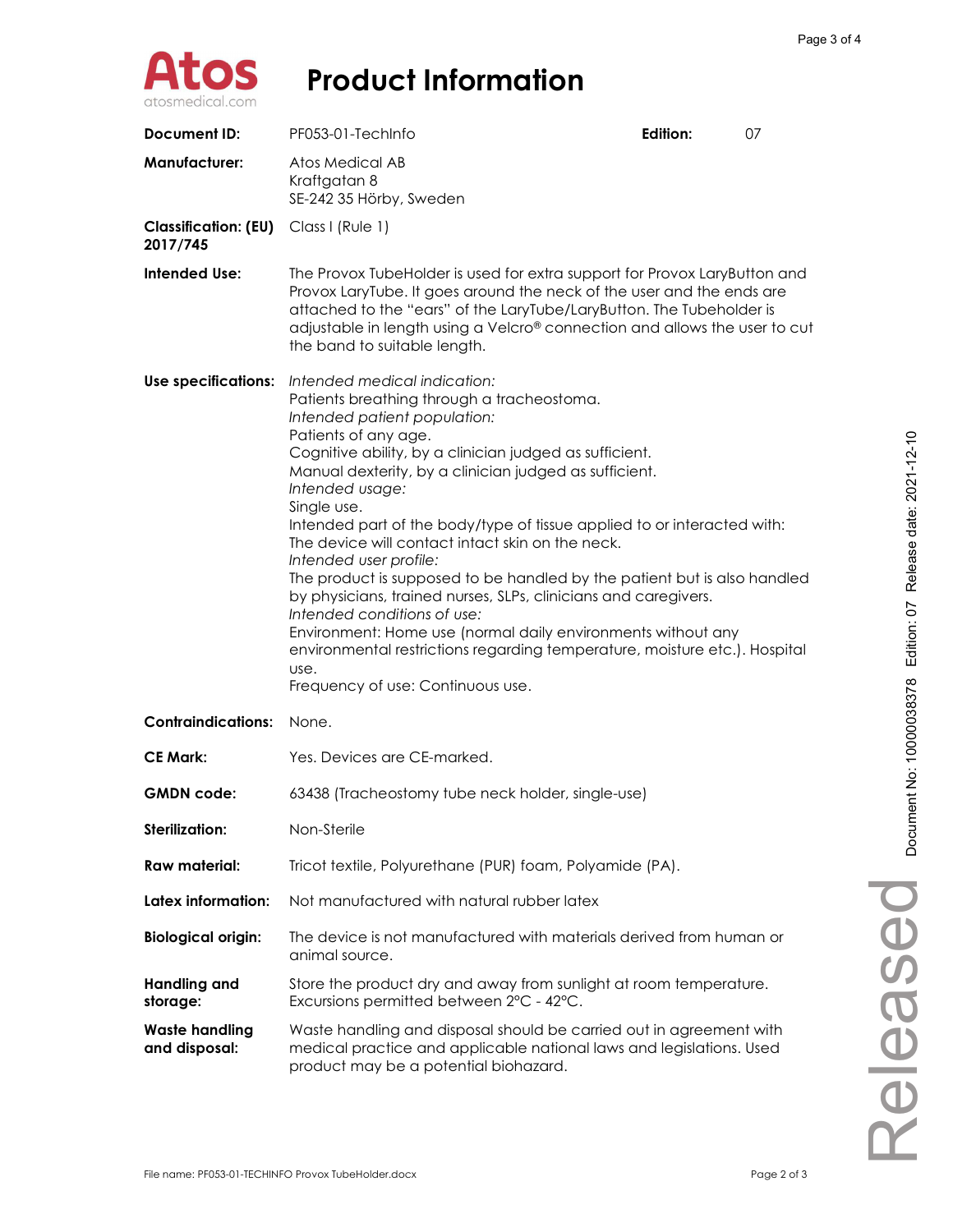

| <b>Hazardous</b><br>components: | None.                                             |
|---------------------------------|---------------------------------------------------|
| <b>Expiration date:</b>         | 5 years after manufacturing.                      |
| Packaging:                      | Single packed together with IFU in a plastic bag. |

### Devices under Basic UDI-DI: 7331791-GEN-A-000-0000-E6

| <b>REF</b> | <b>Name</b>                 | UDI-DI             |
|------------|-----------------------------|--------------------|
| 7668       | <b>TubeHolder</b><br>Provox | 791002670"<br>U/33 |

#### Atos Medical AB compatible products:

| Range                              | <b>BASIC UDI-DI</b>       |
|------------------------------------|---------------------------|
| Provox LaryTube                    | 7331791-LTU-0-000-0002-3E |
| Provox LaryButton                  | 7331791-LTU-0-000-0000-38 |
| <b>Provox LaryButton Sizer Kit</b> | 7331791-LTU-0-000-0001-3B |
| Provox Life LaryTube               | 7331791-LTU-0-000-0004-3L |
| Provox Life LaryButton             | 7331791-LTU-0-000-0005-3P |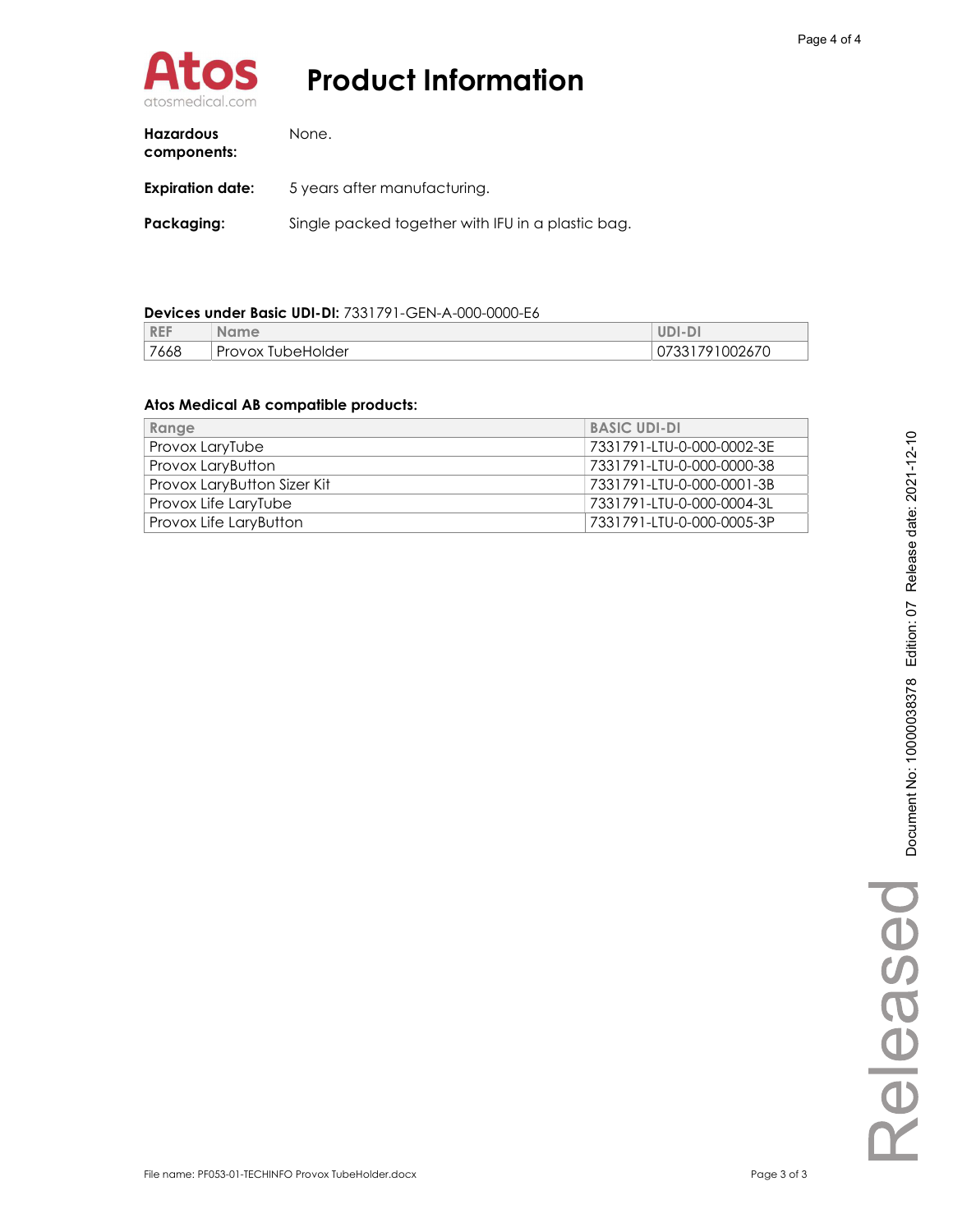| Justification: | <b>Function:</b> | Electronic signature justification: | Signed: Date (yyyy-mm-dd) - Time<br>(hh:mm): |
|----------------|------------------|-------------------------------------|----------------------------------------------|
| Issued:        | DD               | Pontus Eklund - X-PONEKL            | 2020-04-24 - 14:22                           |
| Reviewed:      | DD               | Jon Berg - JONBER                   | 2020-04-24 - 22:21                           |
| Approved:      | DD               | <b>Fredrik Calais - FRECAL</b>      | 2020-04-28 - 09:27                           |
| Released:      | DD               | Jon Berg - JONBER                   | 2021-05-26 - 17:08                           |

This document has been electronically signed by the persons above.

Released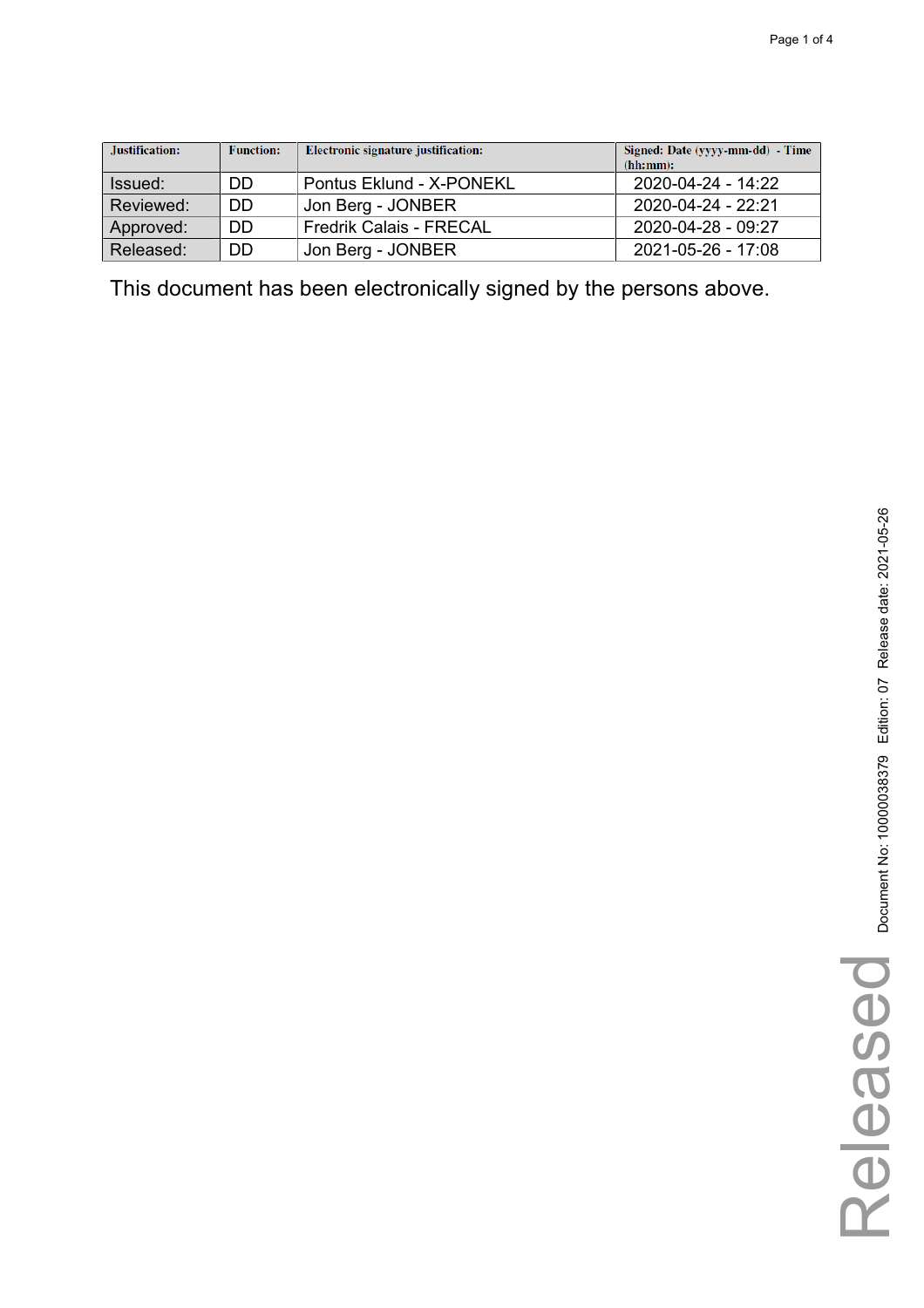

Provox® LaryClip



#### Product description:

The Provox LaryClip consists of a square adhesive base and a hook-and-loop clip that allows for optimal fit to the wings of the Provox LaryButton and LaryTube. When the adhesive Base is attached to the skin at both sides of the stoma and is eventually removed due to loss of its stickiness, the Clip part can be removed and re-attached as needed.

Atos Medical AB Kraftgatan 8, P.O Box 183 Tel: +46 (0) 415 198 00

SE-242 22 Hörby, Sweden

Web Site: www.atosmedical.com<br>F-mail: info@atosmedical.com E-mail: info@atosmedical.com Org.nr 556268-7607 VAT no. SE556268760701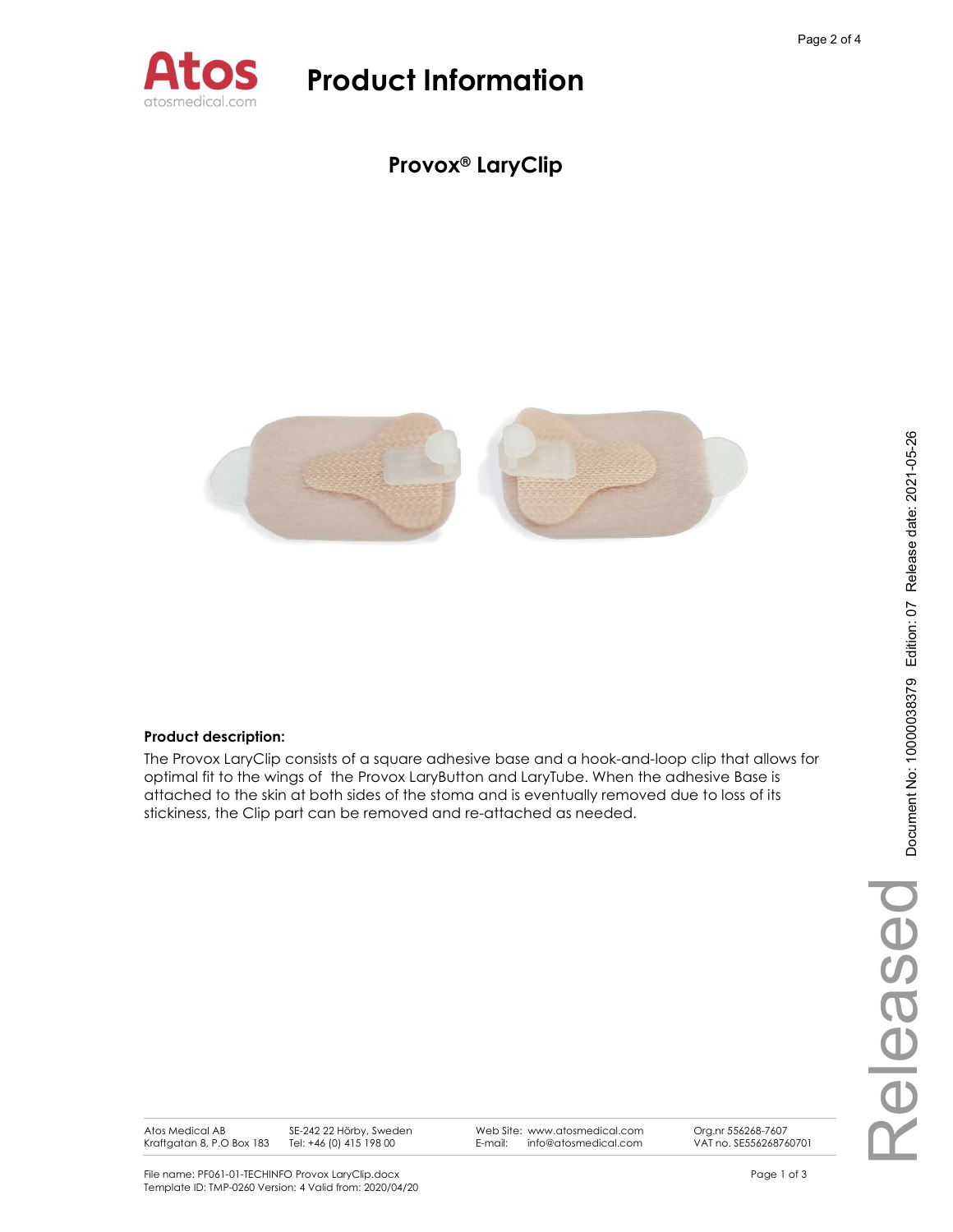

| <b>Document ID:</b>                     | PF061-01-TechInfo                                                                                                                                                                                                                                                                                         | Edition: | 07 |
|-----------------------------------------|-----------------------------------------------------------------------------------------------------------------------------------------------------------------------------------------------------------------------------------------------------------------------------------------------------------|----------|----|
| <b>Manufacturer:</b>                    | Atos Medical AB<br>Kraftgatan 8, P.O. Box 183,<br>SE-242 22 Hörby, Sweden                                                                                                                                                                                                                                 |          |    |
| <b>Classification:</b><br>(EU) 2017/745 | Class I (1.1, Rule 1)                                                                                                                                                                                                                                                                                     |          |    |
| <b>Intended Use:</b>                    | The Provox LaryClip is used for extra support for LaryButton and LaryTube.<br>The product consists of two parts, one that is attached to the patients' skin on<br>each side of the stoma and the other part is attached to the LaryButton or<br>the LaryTube. The two parts are then connected by Velcro. |          |    |
| <b>CE Mark:</b>                         | Yes, the devices are CE marked.                                                                                                                                                                                                                                                                           |          |    |
| <b>GMDN</b> code:                       | 35752 (Tracheostomy tube neck holder, reusable)                                                                                                                                                                                                                                                           |          |    |
| Sterilization:                          | Non-sterile                                                                                                                                                                                                                                                                                               |          |    |
| <b>Raw material:</b>                    | LaryClip Base: Polyethylene (PE), Acrylic Adhesive, velcro<br>LaryClip: Knitted fabric, Polyamide (PA)                                                                                                                                                                                                    |          |    |
| Latex<br>information:                   | Not manufactured with natural rubber latex                                                                                                                                                                                                                                                                |          |    |
| <b>Biological origin:</b>               | The device is not manufactured with materials derived from human or animal<br>source.                                                                                                                                                                                                                     |          |    |
| <b>Handling and</b><br>storage:         | Store the product dry and away from sunlight at room temperature. Excursions<br>permitted between 2°C - 42°C.                                                                                                                                                                                             |          |    |
| <b>Waste handling</b><br>and disposal:  | Waste handling and disposal should be carried out in agreement with<br>medical practice and applicable national laws and legislations. Used<br>product may be a potential biohazard.                                                                                                                      |          |    |
| <b>Hazardous</b><br>components:         | None                                                                                                                                                                                                                                                                                                      |          |    |
| <b>Expiration date:</b>                 | 3 years after manufacturing.                                                                                                                                                                                                                                                                              |          |    |
| Packaging:                              | One package consists of 8 pcs of LaryClip and 40 pcs of LaryClip Base. They<br>are packed together with instruction for use in a cardboard box.                                                                                                                                                           |          |    |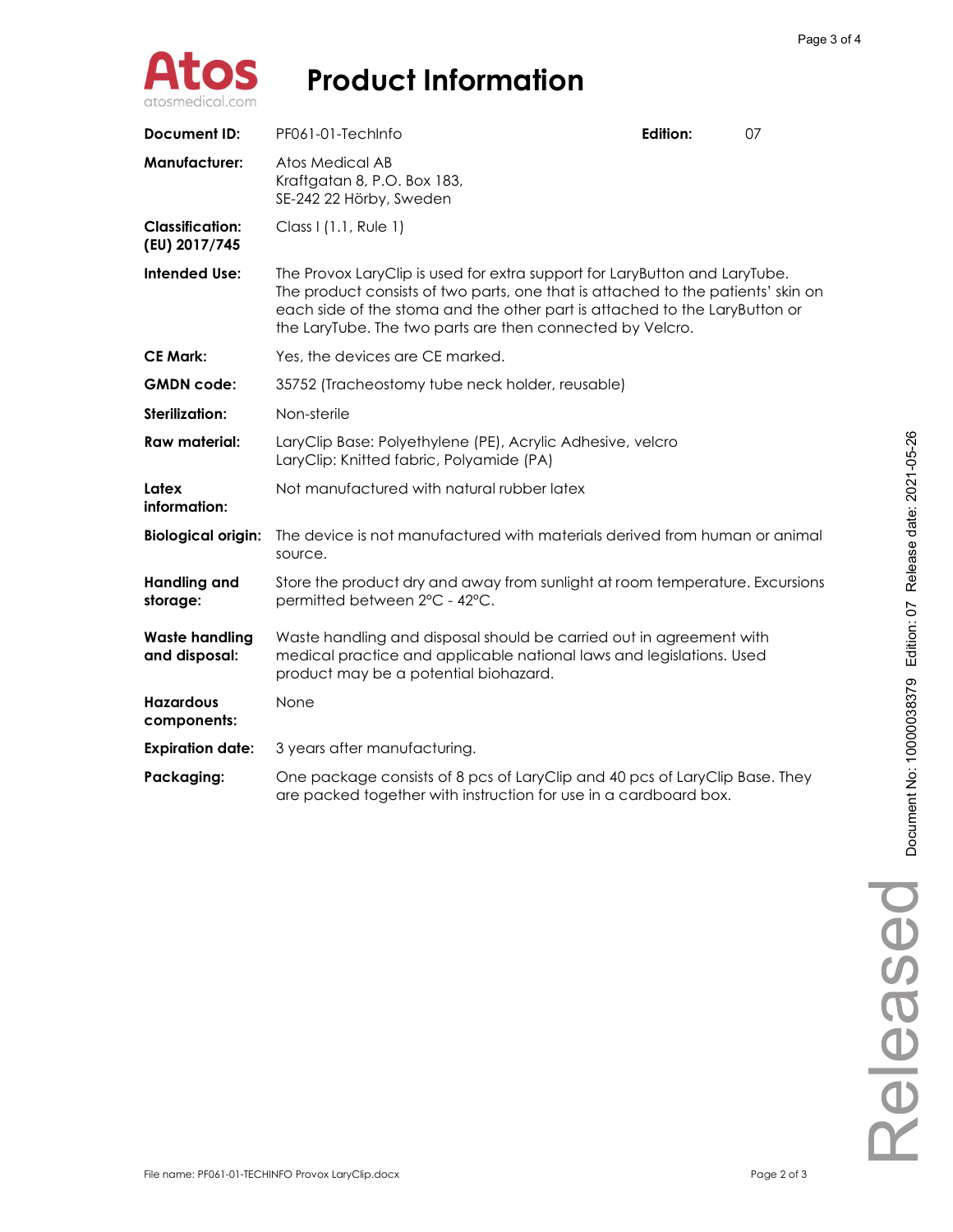

#### Devices under Basic UDI-DI: 7331791-LTU-A-000-0001-JT

| <b>REF</b> | <b>Name</b>     | UDI-DI         |
|------------|-----------------|----------------|
| 7669       | Provox LaryClip | 07331791002687 |

#### Atos Medical AB compatible products:

| Range                       | <b>BASIC UDI-DI</b>        |
|-----------------------------|----------------------------|
| Provox LaryTube             | 7331791-LTU-0-000-0002-3E  |
| Provox LaryButton           | 7331791-LTU-0-000-0000-38  |
| Provox LaryButton Sizer Kit | 7331791-LTU-0-000-0001-3B" |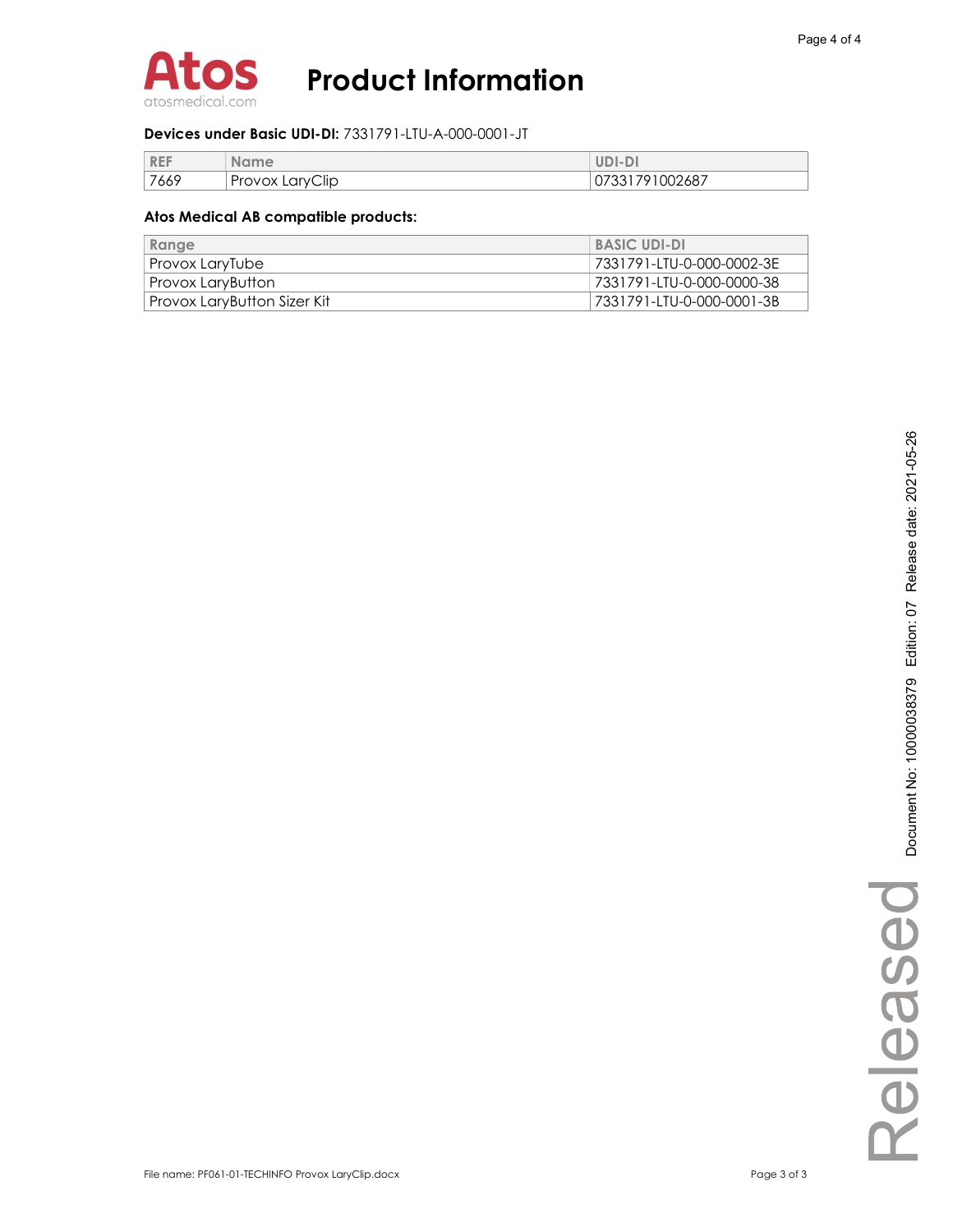

**Quality Management System**

### **Technical Info / Material Data Sheet**

| Justification: | <b>Function:</b> | Electronic signature justification: | Signed: Date (yyyy-mm-dd) - Time<br>(hh:mm): |
|----------------|------------------|-------------------------------------|----------------------------------------------|
| Issued:        | DD.              | Alexandra Holmberg - ALEHOL         | 2018-11-26 - 15:49                           |
| Reviewed:      | QA               | John Wennborg - JOHWEN              | 2018-11-27 - 10:50                           |
| Approved:      | <b>DD</b>        | Mikael Melefors - SEHRBSGM          | 2018-11-29 - 20:03                           |
| Released:      | <b>DD</b>        | Alexandra Holmberg - ALEHOL         | 2019-01-03 - 09:10                           |

This document has been electronically signed by the persons above.

Document ID: PF062-01-TechInfo | Edition: 04

| <b>REF Number</b>                            | 7648                                                                                                                                                                                                                                                                                                                                                                                                                                                                                                                                                                                                                                                                                                                                                                                                                                                                 |                                  |  |  |
|----------------------------------------------|----------------------------------------------------------------------------------------------------------------------------------------------------------------------------------------------------------------------------------------------------------------------------------------------------------------------------------------------------------------------------------------------------------------------------------------------------------------------------------------------------------------------------------------------------------------------------------------------------------------------------------------------------------------------------------------------------------------------------------------------------------------------------------------------------------------------------------------------------------------------|----------------------------------|--|--|
| <b>Product Name</b>                          | Provox® LaryTube™ Sizer Kit                                                                                                                                                                                                                                                                                                                                                                                                                                                                                                                                                                                                                                                                                                                                                                                                                                          |                                  |  |  |
| Models:                                      | 1 model                                                                                                                                                                                                                                                                                                                                                                                                                                                                                                                                                                                                                                                                                                                                                                                                                                                              |                                  |  |  |
| <b>Classification:</b><br>(MDD<br>93/42/EEC) | Ila (2.1 Rule 5)                                                                                                                                                                                                                                                                                                                                                                                                                                                                                                                                                                                                                                                                                                                                                                                                                                                     |                                  |  |  |
| <b>CE Mark:</b>                              | Yes                                                                                                                                                                                                                                                                                                                                                                                                                                                                                                                                                                                                                                                                                                                                                                                                                                                                  |                                  |  |  |
| <b>GMDN</b> code:                            | 38792 (Basic tracheostomy tube, reusable)                                                                                                                                                                                                                                                                                                                                                                                                                                                                                                                                                                                                                                                                                                                                                                                                                            |                                  |  |  |
| <b>EAN code:</b>                             | <b>REF</b><br><b>Description</b><br>7648<br>Provox LaryTube Sizer Kit                                                                                                                                                                                                                                                                                                                                                                                                                                                                                                                                                                                                                                                                                                                                                                                                | <b>EAN code</b><br>7331791005329 |  |  |
| Produced by:                                 | Atos Medical AB<br>Kraftgatan 8<br>P.O. Box 183<br>242 22 Hörby<br>Sweden                                                                                                                                                                                                                                                                                                                                                                                                                                                                                                                                                                                                                                                                                                                                                                                            |                                  |  |  |
| <b>Intended Use:</b>                         | The Provox LaryTube Sizer Kit is intended for use by the prescribing specialist to<br>determine the size(s) of LaryTube that should be prescribed to the patient.<br>The Sizer Kit should be used only by a prescribing clinician who has read the<br>LaryTube Manual. A copy of that manual comes with the Sizer Kit. It can also<br>be viewed on the internet at www.atosmedical.com. The Sizer LaryTubes are<br>intended for the sizing procedure only. After correct size(s) have been<br>determined, a new LaryTube(s) shall be prescribed to the patient for actuall<br>use.                                                                                                                                                                                                                                                                                   |                                  |  |  |
| <b>Description:</b>                          | The Sizer Kit is a box which contains samples ("sizers") of a variety of<br>commercially available Provox LaryTubes. The sizes of these Sizers and actual<br>Provox LaryTubes are the same. The size is indicated on the products and<br>both diameter and length are indicated on the chart inside the box.<br>Each sizer in the Sizer Kit is stored in an individual removable polypropylene<br>box. This makes it possible for the prescribing specialist to remove the<br>individual storage boxes with the Sizers from the outer storage box<br>individually. This allows for hygienic handling of both the Sizer(s) and the<br>storage box. After each sizing session, the Sizer(s) with its individual storage<br>box must be cleaned, disinfected, dried and steam sterilized according to<br>the accompanying "insructions for cleaning and sterilization". |                                  |  |  |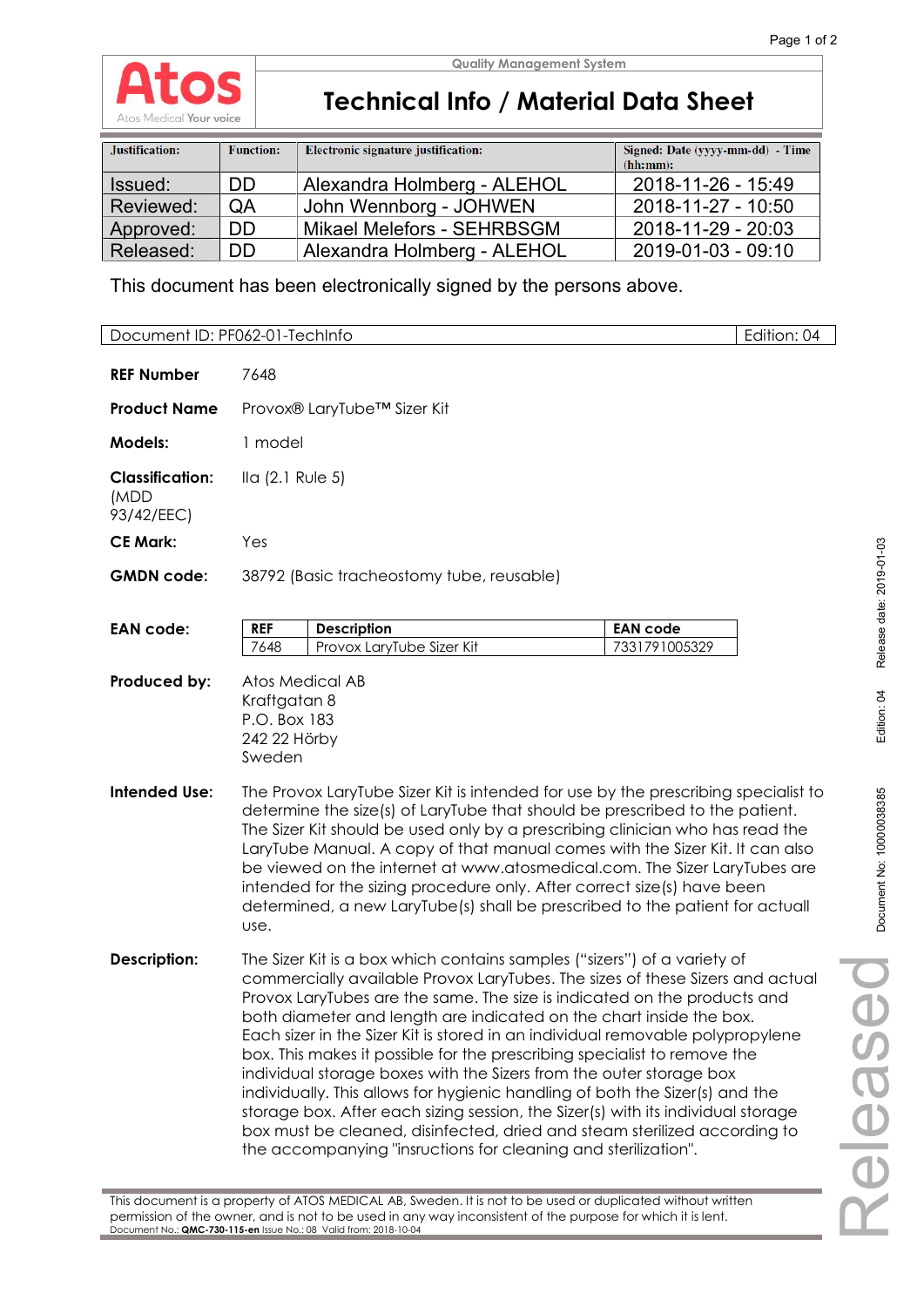

## **Technical Info / Material Data Sheet**

| Sterilization: | Delivered unsterile, steam sterilizable. |
|----------------|------------------------------------------|

| <b>Raw material:</b>               | LaryTubes Ref 7601, 7637-38, 7340-41, 7643-44 and 7647: Silicone<br>Outer and inner boxes: Polypropylene                                                                                   |
|------------------------------------|--------------------------------------------------------------------------------------------------------------------------------------------------------------------------------------------|
| Latex<br>information:              | Not made with natural rubber latex                                                                                                                                                         |
| <b>Biological</b><br>origin:       | The device is not manufactured with any materials derived from<br>human or animal source.                                                                                                  |
| Handling and<br>storage:           | Standard $22^{\circ}$ C $\pm$ 20° C, 45% rH $\pm$ 35% rH, not direct sunlight                                                                                                              |
| Waste<br>handling and<br>disposal: | Waste handling and disposal should be carried out in agreement with<br>medical practice and applicable national laws and legislations. Used product<br>may be a potential biohazard.       |
| <b>Hazardous</b><br>components:    | None                                                                                                                                                                                       |
| <b>Expiration</b><br>date:         | 5 years after manufacturing                                                                                                                                                                |
| Packaging:                         | Provox LaryTube Sizer Kit is single packed in a tamper-proof plastic bag<br>together with a manual for the product, instructions for sterilization and a<br>manual for the Provox LaryTube |

Document No: 10000038385 Edition: 04 Release date: 2019-01-03 Document No: 10000038385 Released Released

Release date: 2019-01-03

Edition: 04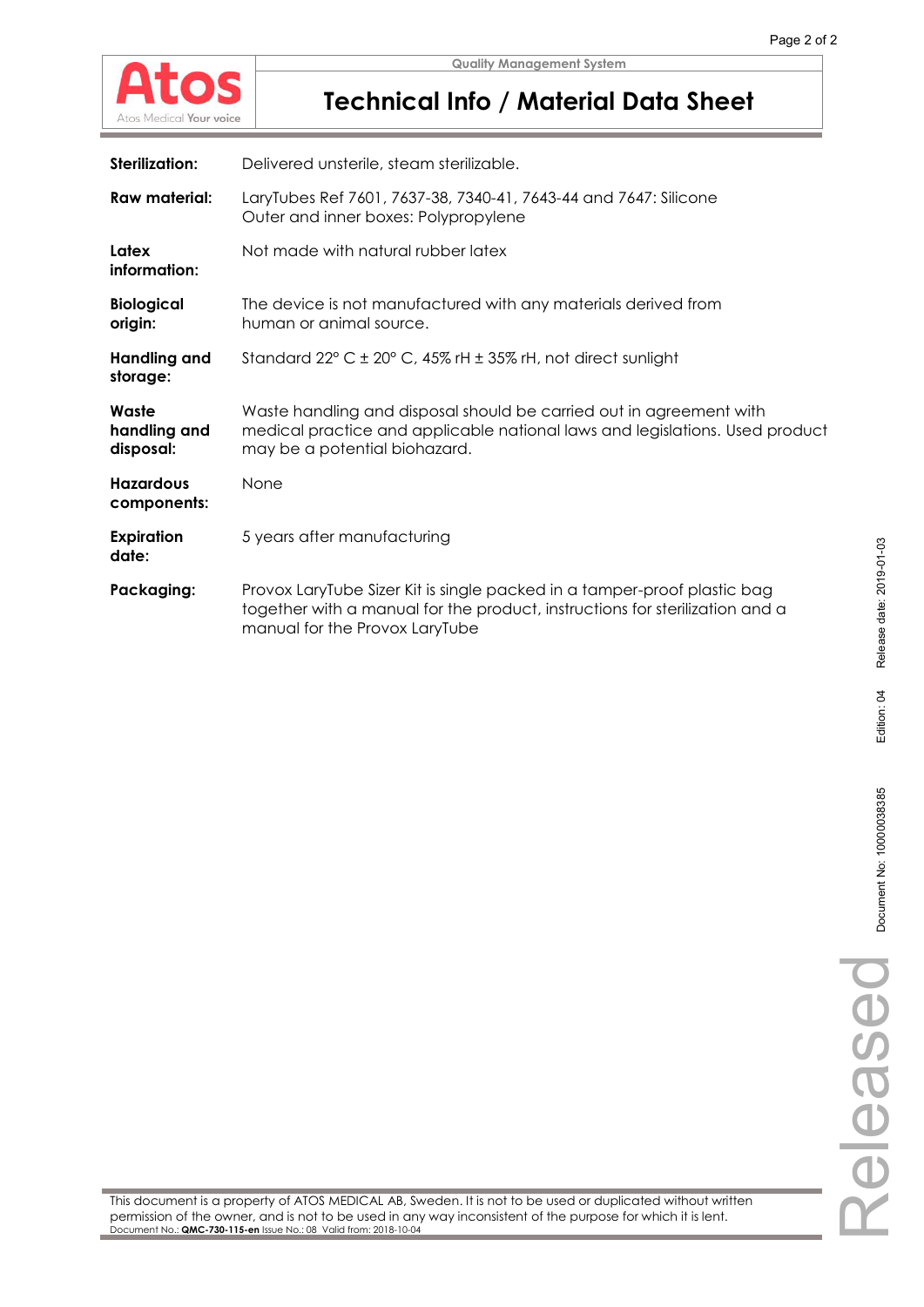| Justification: | <b>Function:</b> | Electronic signature justification: | Signed: Date (yyyy-mm-dd) - Time<br>(hh:mm): |
|----------------|------------------|-------------------------------------|----------------------------------------------|
| Issued:        | QA               | Sara Dahl - X-SARDAH                | 2021-11-11 - 18:16                           |
| Reviewed:      | QA               | John Wennborg - JOHWEN              | 2021-11-16 - 13:34                           |
| Approved:      | DD               | Diana Tieger - DIATIE               | 2021-11-16 - 16:12                           |
| Released:      | QA               | Sara Dahl - X-SARDAH                | 2021-12-10 - 09:51                           |

This document has been electronically signed by the persons above.

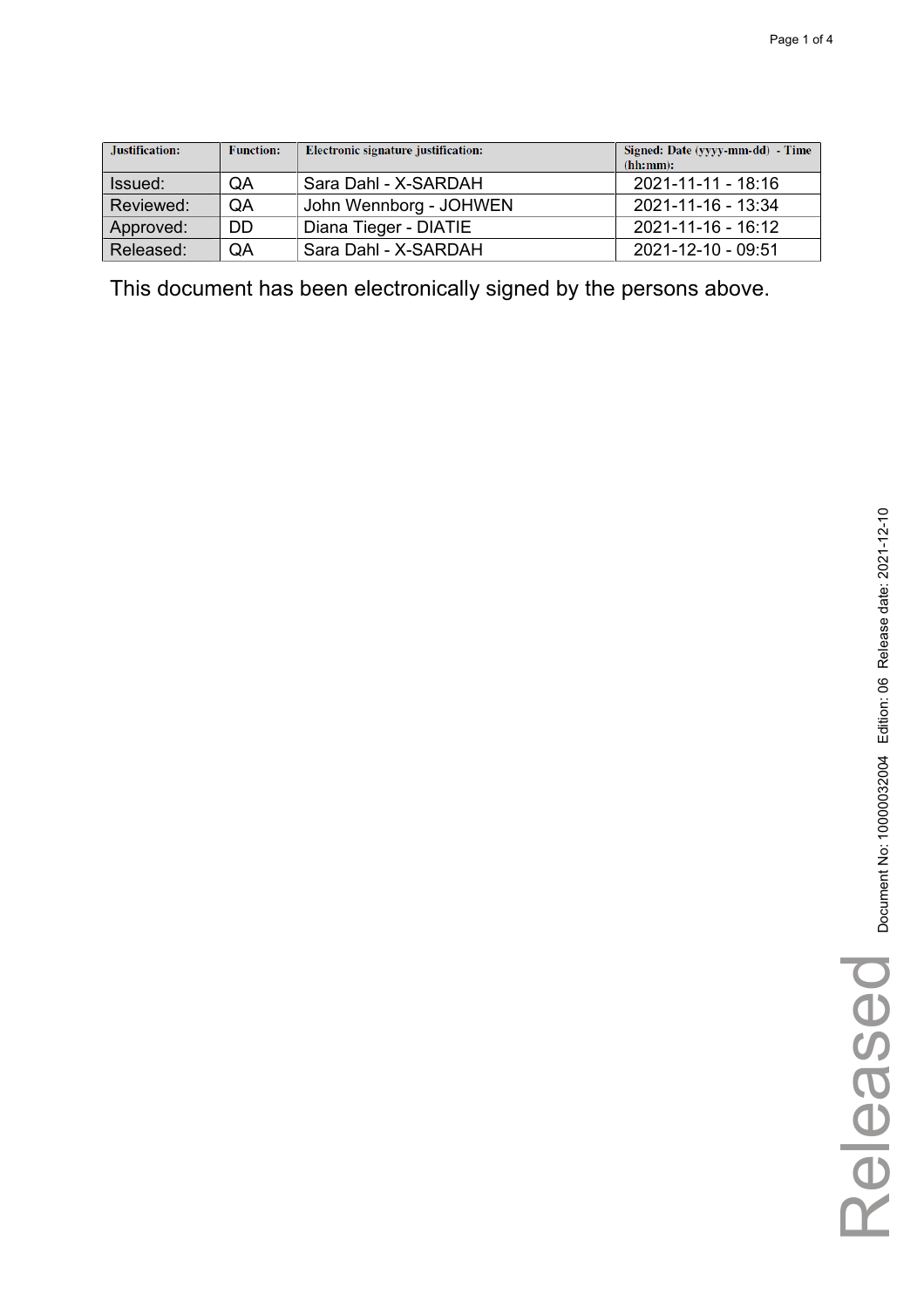

### Provox® Swab



### Product description:

The Provox Swab is a foam attached to a polymer stick handle.

Atos Medical AB Kraftgatan 8

SE-242 35 Hörby, Sweden Tel: +46 (0) 415 198 00

Web Site: www.atosmedical.com<br>E-mail: info@atosmedical.com info@atosmedical.com

Org.nr 556268-7607 VAT no. SE556268760701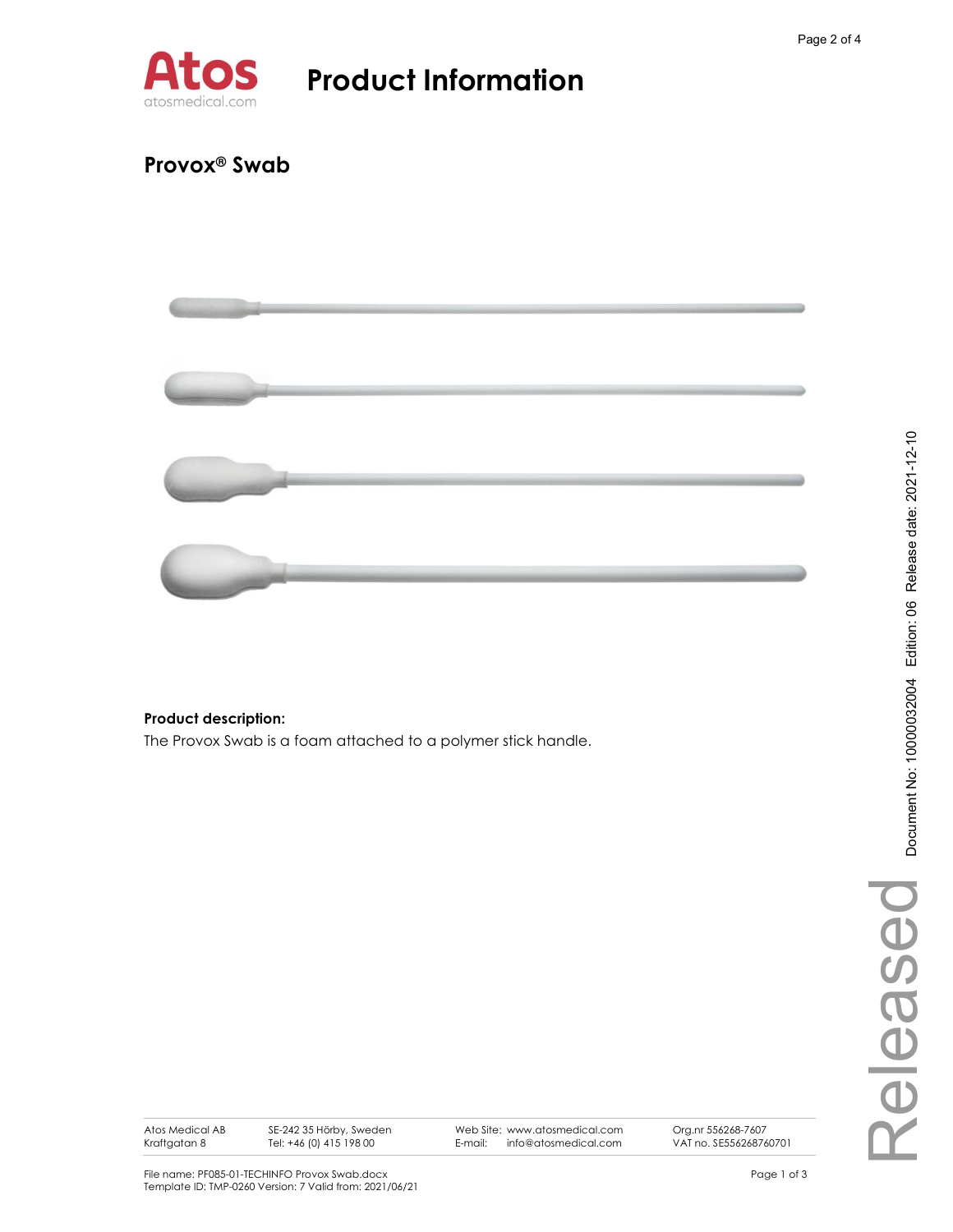

| Document ID:                            | PF085-01-TechInfo                                                                                                                                                                                                                                                                                                                                                                                                                                                                                                                                                                                                                                                                                                                                                    | Edition: | 06 |
|-----------------------------------------|----------------------------------------------------------------------------------------------------------------------------------------------------------------------------------------------------------------------------------------------------------------------------------------------------------------------------------------------------------------------------------------------------------------------------------------------------------------------------------------------------------------------------------------------------------------------------------------------------------------------------------------------------------------------------------------------------------------------------------------------------------------------|----------|----|
| <b>Manufacturer:</b>                    | Atos Medical AB<br>Kraftgatan 8<br>SE-242 35 Hörby, Sweden                                                                                                                                                                                                                                                                                                                                                                                                                                                                                                                                                                                                                                                                                                           |          |    |
| <b>Classification: (EU)</b><br>2017/745 | Class I, Rule 1                                                                                                                                                                                                                                                                                                                                                                                                                                                                                                                                                                                                                                                                                                                                                      |          |    |
| <b>Intended Use:</b>                    | Provox Swab is a single use swab for ex-situ cleaning of Provox LaryTube,<br>Provox LaryButton and tracheostomy inner tubes.                                                                                                                                                                                                                                                                                                                                                                                                                                                                                                                                                                                                                                         |          |    |
| <b>Use specifications:</b>              | Intended medical indication:<br>Product for laryngectomized or tracheostomized patients, and/or their<br>caregivers, using Provox LaryTube, Provox LaryButton or double lumen<br>tracheostomy tube, that requires regular cleaning ex-situ.<br>Intended patient population:<br>Male and female, laryngectomized or tracheostomized patients.<br>Intended usage:<br>Single patient use, swabs should be discarded after use.<br>Intended part of the body/type of tissue applied to or interacted with:<br>N/A, cleaning will be performed ex-situ.<br>Intended user profile:<br>Patient, clinician, caregiver.<br>Intended conditions of use:<br>Normal daily environment without any hygienic or environmental<br>restrictions regarding temperature, moisture etc. |          |    |
| <b>Contraindications:</b>               | No identified or known contraindications.                                                                                                                                                                                                                                                                                                                                                                                                                                                                                                                                                                                                                                                                                                                            |          |    |
| <b>CE Mark:</b>                         | Yes. Devices are CE-marked.                                                                                                                                                                                                                                                                                                                                                                                                                                                                                                                                                                                                                                                                                                                                          |          |    |
| <b>GMDN</b> code:                       | 62956 (Airway device cleaning utensil, noninvasive, single-use)                                                                                                                                                                                                                                                                                                                                                                                                                                                                                                                                                                                                                                                                                                      |          |    |
| <b>Sterilization:</b>                   | Non-Sterile                                                                                                                                                                                                                                                                                                                                                                                                                                                                                                                                                                                                                                                                                                                                                          |          |    |
| <b>Raw material:</b>                    | Polypropylene (stick handle) and Polyurethane, reticulated foam (foam<br>mitt).                                                                                                                                                                                                                                                                                                                                                                                                                                                                                                                                                                                                                                                                                      |          |    |
| Latex information:                      | Not manufactured with natural rubber latex.                                                                                                                                                                                                                                                                                                                                                                                                                                                                                                                                                                                                                                                                                                                          |          |    |
| <b>Biological origin:</b>               | The device is not manufactured with materials derived from human or<br>animal source.                                                                                                                                                                                                                                                                                                                                                                                                                                                                                                                                                                                                                                                                                |          |    |
| <b>Handling and</b><br>storage:         | Store the product dry and away from sunlight at room temperature.<br>Excursions permitted between 2°C - 42°C.                                                                                                                                                                                                                                                                                                                                                                                                                                                                                                                                                                                                                                                        |          |    |
| <b>Waste handling</b><br>and disposal:  | Waste handling and disposal should be carried out in agreement with<br>medical practice and applicable national laws and legislations. Used<br>product may be a potential biohazard.                                                                                                                                                                                                                                                                                                                                                                                                                                                                                                                                                                                 |          |    |
| <b>Hazardous</b><br>components:         | None                                                                                                                                                                                                                                                                                                                                                                                                                                                                                                                                                                                                                                                                                                                                                                 |          |    |
| <b>Expiration date:</b>                 | 3 years after manufacturing.                                                                                                                                                                                                                                                                                                                                                                                                                                                                                                                                                                                                                                                                                                                                         |          |    |